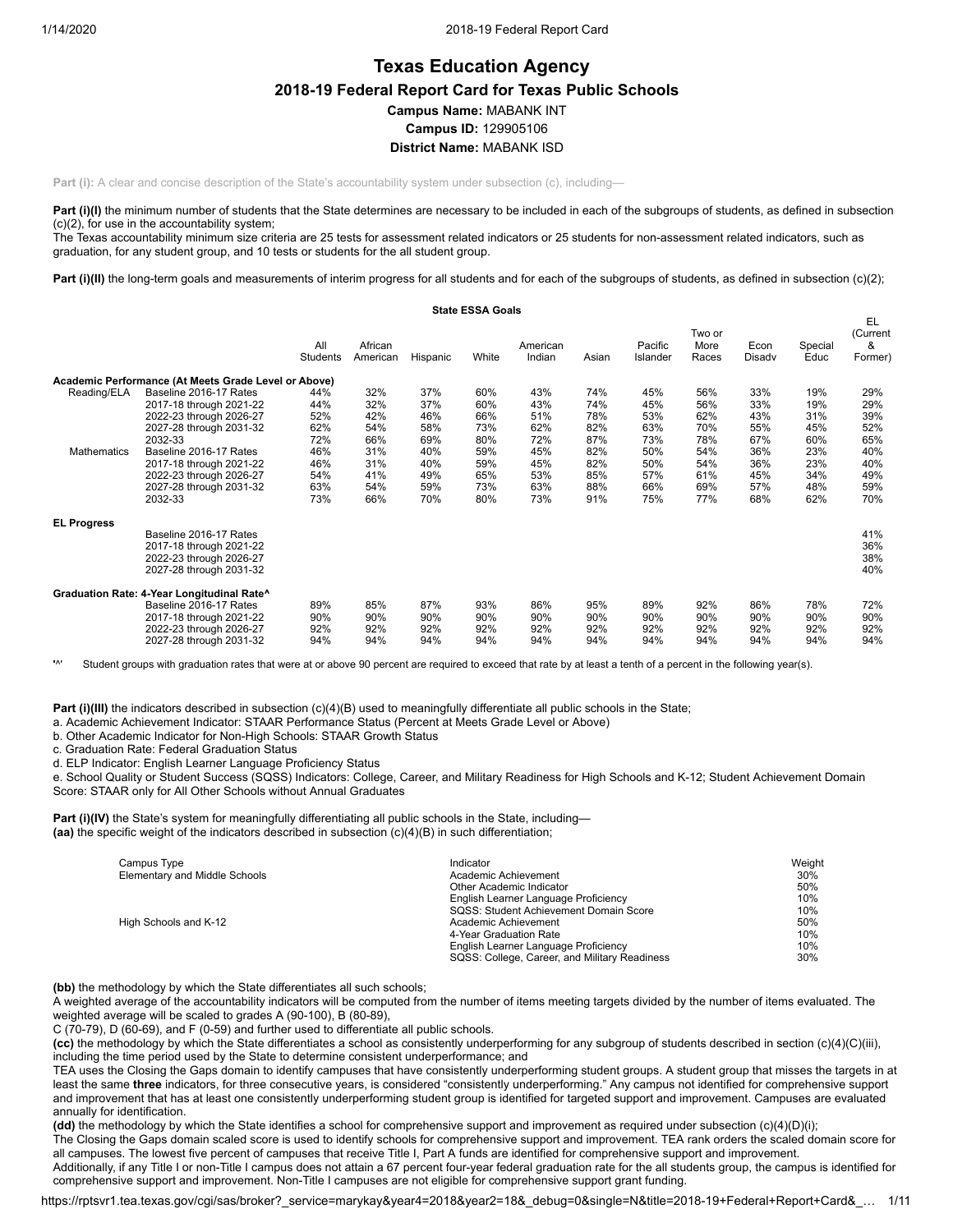Any Title I campus identified for targeted support and improvement for three consecutive years for the same student group(s) is identified for comprehensive support and improvement the following school year.

Part (i)(V) the number and names of all public schools in the State identified by the State for comprehensive support and improvement under subsection (c)(4)(D) (i) or implementing targeted support and improvement plans under subsection  $(d)(2)$ ; and

[Comprehensive](https://tea.texas.gov/sites/default/files/comprehensive_support_2019.xlsx) Support and [Improvement](https://tea.texas.gov/sites/default/files/target_support_2019.xlsx) Schools, Targeted Support and Improvement Schools and [Additional](https://tea.texas.gov/sites/default/files/additional_targeted_support_2019.xlsx) Targeted Support Schools list those campuses that have been identified for comprehensive support and improvement, targeted support and improvement and additional targeted support based on performance in the Closing the Gaps domain (Excel file).

Part (i)(VI) the exit criteria established by the State as required under clause (i) of subsection (d)(3)(A), including the length of years established under clause (i) (II) of such subsection.

Campuses that do not rank in the bottom five percent of the Closing the Gaps domain for two consecutive years and have increased a letter grade (for example, from F to D or from D to C) on the Closing the Gaps domain are considered as having successfully exited comprehensive support and improvement status.Campuses identified as comprehensive support and improvement based solely on a graduation rate below 67 percent must have a four-year federal

graduation rate of at least 67 percent for two consecutive years to exit comprehensive support and improvement status. To exit additional targeted support status, the student group(s) that triggered the additional targeted support status must meet the targets for the Academic

Achievement component in both reading and mathematics.

#### Part (ii): Student Achievement by Proficiency Level

This section provides information on student achievement on the STAAR (State of Texas Assessments of Academic Readiness) performance for mathematics, reading/ELA, and science by grade level and proficiency level for the 2018-19 school year. These results include all students tested, regardless of whether they were in the accountability subset. (CWD: children with disability; CWOD: children without disability; EL: English learner)

|                                                         |                        |     |     |     | Afr                      |      |                | Amer |  | Two<br>or<br>Pac More Econ |     | Non<br>Econ              |                          |                          |         |                          |                          |                                                                                                                                    | Foster |         |
|---------------------------------------------------------|------------------------|-----|-----|-----|--------------------------|------|----------------|------|--|----------------------------|-----|--------------------------|--------------------------|--------------------------|---------|--------------------------|--------------------------|------------------------------------------------------------------------------------------------------------------------------------|--------|---------|
|                                                         |                        |     |     |     |                          |      |                |      |  |                            |     |                          |                          |                          |         |                          |                          | State District Campus Amer Hispanic White Ind Asian Isl Races Disady Disady CWD CWOD EL Male Female Migrant Homeless Care Military |        |         |
| <b>STAAR Percent at Approaches Grade Level or Above</b> |                        |     |     |     |                          |      |                |      |  |                            |     |                          |                          |                          |         |                          |                          |                                                                                                                                    |        |         |
| Grade 5<br>Reading                                      | All                    | 86% | 90% | 90% | 100%                     | 87%  | 92%            |      |  | 75%                        | 87% | 96%                      | 61%                      | 95%                      | 64%     | 88%                      | 92%                      |                                                                                                                                    |        | 100%    |
|                                                         | Students               |     |     |     | $\star$                  | 33%  | 67%            |      |  | $\star$                    | 58% |                          |                          |                          | $\star$ | 64%                      |                          |                                                                                                                                    |        |         |
|                                                         | <b>CWD</b><br>CWOD 89% | 55% | 61% | 61% |                          | 93%  |                |      |  |                            | 94% | 75%                      | 61%                      |                          | 80%     | 93%                      | 56%<br>97%               |                                                                                                                                    |        | 100%    |
|                                                         |                        |     | 95% | 95% | 100%                     |      | 96%            |      |  | 88%                        |     | 97%                      | $\blacksquare$           | 95%                      |         |                          |                          |                                                                                                                                    |        |         |
|                                                         | EL                     | 77% | 64% | 64% | $\star$                  | 64%  | L.             |      |  | $\overline{a}$             | 64% | $\overline{a}$           |                          | 80%                      | 64%     | 67%                      | 60%                      |                                                                                                                                    |        | $\star$ |
|                                                         | Male                   | 83% | 88% | 88% | $\star$                  | 85%  | 89%            |      |  | 75%                        | 86% | 92%                      | 64%                      | 93%                      | 67%     | 88%                      |                          |                                                                                                                                    |        | $\star$ |
|                                                         | Female 88%             |     | 92% | 92% |                          | 89%  | 94%            |      |  |                            | 88% | 100%                     | 56%                      | 97%                      | 60%     | $\overline{\phantom{a}}$ | 92%                      |                                                                                                                                    |        |         |
| Mathematics All                                         | <b>Students</b>        | 89% | 96% | 96% | 100%                     | 92%  | 96%            |      |  | 100%                       | 94% | 97%                      | 91%                      | 96%                      | 86%     | 94%                      | 97%                      |                                                                                                                                    |        | 100%    |
|                                                         | <b>CWD</b>             | 68% | 91% | 91% |                          | 100% | 88%            |      |  |                            | 89% | 100%                     | 91%                      | L,                       |         | 89%                      | 94%                      |                                                                                                                                    |        |         |
|                                                         | CWOD 92%               |     | 96% | 96% | 100%                     | 91%  | 98%            |      |  | 100%                       | 96% | 97%                      | $\overline{\phantom{a}}$ | 96%                      | 80%     | 95%                      | 98%                      |                                                                                                                                    |        | 100%    |
|                                                         | EL                     | 85% | 86% | 86% | $\overline{\phantom{a}}$ | 86%  |                |      |  |                            | 86% | $\overline{a}$           | $\star$                  | 80%                      | 86%     | 78%                      | 100%                     |                                                                                                                                    |        |         |
|                                                         | Male                   | 88% | 94% | 94% | $\star$                  | 88%  | 95%            |      |  | 100%                       | 93% | 95%                      | 89%                      | 95%                      | 78%     | 94%                      | $\overline{\phantom{a}}$ |                                                                                                                                    |        | $\star$ |
|                                                         | Female 90%             |     | 97% | 97% | $\star$                  | 96%  | 97%            |      |  |                            | 96% | 100%                     | 94%                      | 98%                      | 100%    | $\overline{a}$           | 97%                      |                                                                                                                                    |        | $\star$ |
| Science                                                 | All<br>Students        | 74% | 78% | 78% | 75%                      | 73%  | 80%            |      |  | 83%                        | 72% | 89%                      | 62%                      | 81%                      | 50%     | 83%                      | 74%                      |                                                                                                                                    |        | 83%     |
|                                                         | <b>CWD</b>             |     | 62% | 62% | $\star$                  | 33%  |                |      |  | $\star$                    | 57% |                          | 62%                      | ÷.                       |         | 69%                      | 50%                      |                                                                                                                                    |        |         |
|                                                         |                        | 45% |     |     |                          |      | 65%            |      |  |                            |     | 88%                      |                          |                          |         |                          |                          |                                                                                                                                    |        |         |
|                                                         | <b>CWOD 77%</b>        |     | 81% | 81% | 71%                      | 77%  | 83%            |      |  | 88%                        | 75% | 89%                      |                          | 81%                      | 60%     | 86%                      | 77%                      |                                                                                                                                    |        | 80%     |
|                                                         | EL                     | 60% | 50% | 50% | $\star$                  | 50%  | $\overline{a}$ |      |  |                            | 50% | $\overline{\phantom{a}}$ |                          | 60%                      | 50%     | 56%                      | 40%                      |                                                                                                                                    |        | $\star$ |
|                                                         | Male                   | 74% | 83% | 83% | $\star$                  | 71%  | 85%            |      |  | 88%                        | 78% | 90%                      | 69%                      | 86%                      | 56%     | 83%                      | $\overline{a}$           |                                                                                                                                    |        |         |
|                                                         | Female 73%             |     | 74% | 74% |                          | 75%  | 74%            |      |  |                            | 65% | 88%                      | 50%                      | 77%                      | 40%     |                          | 74%                      |                                                                                                                                    |        |         |
| Grade 6                                                 |                        |     |     |     |                          |      |                |      |  |                            |     |                          |                          |                          |         |                          |                          |                                                                                                                                    |        |         |
| Reading                                                 | All<br>Students        | 67% | 78% | 78% | 83%                      | 65%  | 79%            |      |  | 100%                       | 73% | 85%                      | 30%                      | 85%                      | 50%     | 74%                      | 83%                      |                                                                                                                                    |        |         |
|                                                         | <b>CWD</b>             | 33% | 30% | 30% | $\star$                  | 33%  | 30%            |      |  |                            | 30% | 30%                      | 30%                      |                          |         | 20%                      | 50%                      |                                                                                                                                    |        |         |
|                                                         | <b>CWOD 71%</b>        |     | 85% | 85% | 100%                     | 70%  | 87%            |      |  | 100%                       | 81% | 90%                      | $\overline{a}$           | 85%                      | $\star$ | 84%                      | 86%                      |                                                                                                                                    |        |         |
|                                                         | EL                     | 42% | 50% | 50% |                          | 40%  |                |      |  |                            | 40% |                          |                          |                          | 50%     |                          |                          |                                                                                                                                    |        |         |
|                                                         | Male                   | 62% | 74% | 74% |                          | 71%  | 74%            |      |  | 100%                       | 71% | 78%                      | 20%                      | 84%                      |         | 74%                      |                          |                                                                                                                                    |        |         |
|                                                         | Female 71%             |     | 83% | 83% | $\star$                  | 59%  | 86%            |      |  |                            | 76% | 92%                      | 50%                      | 86%                      | ×       |                          | 83%                      | L.                                                                                                                                 |        |         |
| Mathematics                                             | All                    | 80% | 88% | 88% | 83%                      | 88%  | 87%            |      |  | 100%                       | 85% | 92%                      | 49%                      | 93%                      | 83%     | 83%                      | 92%                      |                                                                                                                                    |        |         |
|                                                         | Students               |     |     |     | $\star$                  |      |                |      |  |                            |     |                          |                          |                          |         |                          |                          |                                                                                                                                    |        |         |
|                                                         | <b>CWD</b>             | 50% | 49% | 49% |                          | 67%  | 47%            |      |  |                            | 52% | 40%                      | 49%                      | $\overline{\phantom{a}}$ |         | 48%                      | 50%                      |                                                                                                                                    |        |         |
|                                                         | <b>CWOD 83%</b>        |     | 93% | 93% | 100%                     | 92%  | 93%            |      |  | 100%                       | 91% | 96%                      | $\overline{a}$           | 93%                      | $\star$ | 90%                      | 97%                      |                                                                                                                                    |        |         |
|                                                         | EL                     | 67% | 83% | 83% |                          | 80%  |                |      |  |                            | 80% | $\star$                  |                          |                          | 83%     |                          |                          |                                                                                                                                    |        |         |
|                                                         | Male                   | 78% | 83% | 83% | $\star$                  | 86%  | 83%            |      |  | 100%                       | 80% | 88%                      | 48%                      | 90%                      | $\star$ | 83%                      | $\overline{\phantom{a}}$ |                                                                                                                                    |        |         |
|                                                         | Female 81%             |     | 92% | 92% |                          | 91%  | 92%            |      |  |                            | 90% | 96%                      | 50%                      | 97%                      |         |                          | 92%                      |                                                                                                                                    |        |         |
| <b>STAAR Percent at Meets Grade Level or Above</b>      |                        |     |     |     |                          |      |                |      |  |                            |     |                          |                          |                          |         |                          |                          |                                                                                                                                    |        |         |
| Grade 5                                                 |                        |     |     |     |                          |      |                |      |  |                            |     |                          |                          |                          |         |                          |                          |                                                                                                                                    |        |         |
| Reading                                                 | All<br><b>Students</b> | 53% | 58% | 58% | 63%                      | 58%  | 58%            |      |  | 67%                        | 49% | 73%                      | 34%                      | 63%                      | 29%     | 58%                      | 59%                      |                                                                                                                                    |        | 50%     |
|                                                         | <b>CWD</b>             | 27% | 34% | 34% | $\star$                  | 17%  | 36%            |      |  | $\star$                    | 28% | 63%                      | 34%                      | $\overline{a}$           |         | 39%                      | 25%                      |                                                                                                                                    |        |         |
|                                                         | CWOD 56%               |     | 63% | 63% | 57%                      | 63%  | 61%            |      |  | 88%                        | 55% | 73%                      | $\overline{\phantom{a}}$ | 63%                      | 40%     | 62%                      | 64%                      |                                                                                                                                    |        | 40%     |
|                                                         | EL                     | 36% | 29% | 29% |                          | 29%  |                |      |  |                            | 29% |                          |                          | 40%                      | 29%     | 22%                      | 40%                      |                                                                                                                                    |        |         |
|                                                         | Male                   | 50% | 58% | 58% | $\star$                  | 50%  | 58%            |      |  | 63%                        | 49% | 70%                      | 39%                      | 62%                      | 22%     | 58%                      | $\overline{\phantom{a}}$ |                                                                                                                                    |        | $\star$ |
|                                                         | Female 56%             |     | 59% | 59% | $\star$                  | 68%  | 57%            |      |  |                            | 49% | 75%                      | 25%                      | 64%                      | 40%     |                          | 59%                      |                                                                                                                                    |        |         |
|                                                         |                        |     |     |     |                          |      |                |      |  |                            |     |                          |                          |                          |         |                          |                          |                                                                                                                                    |        |         |
| <b>Mathematics</b>                                      | All<br><b>Students</b> | 57% | 61% | 61% | 38%                      | 55%  | 64%            |      |  | 58%                        | 50% | 78%                      | 41%                      | 65%                      | 36%     | 62%                      | 60%                      |                                                                                                                                    |        | 50%     |
|                                                         | <b>CWD</b>             | 31% | 41% | 41% |                          | 17%  | 45%            |      |  |                            | 33% | 75%                      | 41%                      |                          |         | 43%                      | 38%                      |                                                                                                                                    |        |         |

CWOD 60% 65% **65%** 29% 59% 67% \* - - 75% 55% 78% - 65% 40% 67% 63% - \* \* 40% EL 46% 36% **36%** - 36% - - - - - 36% - \* 40% 36% 22% 60% - - - - Male 56% 62% **62%** \* 47% 68% \* - - 63% 51% 79% 43% 67% 22% 62% - - \* \* \*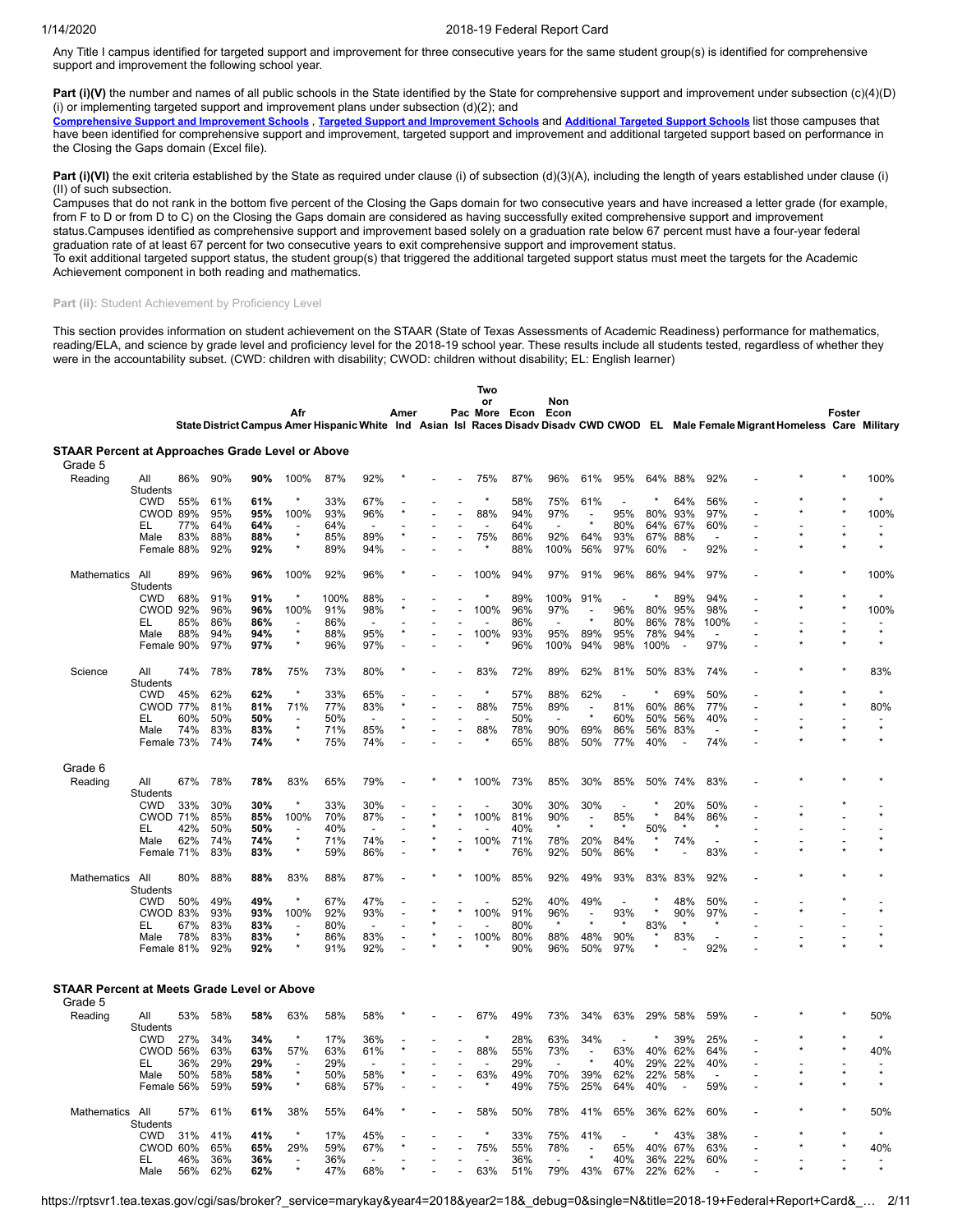|                                                        |                               |            |            |            |                                     |            |                                 |              |     |         | Two<br>or                       |            | Non                             |                                     |                                 |               |                          |                                     |                                                                                                                                    |                                     |         |                    |
|--------------------------------------------------------|-------------------------------|------------|------------|------------|-------------------------------------|------------|---------------------------------|--------------|-----|---------|---------------------------------|------------|---------------------------------|-------------------------------------|---------------------------------|---------------|--------------------------|-------------------------------------|------------------------------------------------------------------------------------------------------------------------------------|-------------------------------------|---------|--------------------|
|                                                        |                               |            |            |            | Afr                                 |            |                                 | Amer         |     |         | Pac More Econ                   |            | Econ                            |                                     |                                 |               |                          |                                     |                                                                                                                                    |                                     | Foster  |                    |
|                                                        | Female 57%                    |            | 60%        | 60%        |                                     | 64%        | 60%                             |              |     |         |                                 | 49%        | 77%                             | 38%                                 | 63%                             | 60%           |                          | 60%                                 | State District Campus Amer Hispanic White Ind Asian Isl Races Disadv Disadv CWD CWOD EL Male Female Migrant Homeless Care Military |                                     |         |                    |
| Science                                                | All                           | 48%        | 48%        | 48%        | 25%                                 | 44%        | 50%                             |              |     |         | 42%                             | 41%        | 60%                             | 38%                                 | 50%                             | 21%           | 55%                      | 41%                                 |                                                                                                                                    |                                     |         | 50%                |
|                                                        | Students<br><b>CWD</b>        | 27%        | 38%        | 38%        | ×                                   | 17%        | 41%                             |              |     |         | $\star$                         | 35%        | 50%                             | 38%                                 | $\overline{\phantom{a}}$        |               | 45%                      | 25%                                 |                                                                                                                                    |                                     |         | $\star$            |
|                                                        | <b>CWOD 50%</b>               |            | 50%        | 50%        | 14%                                 | 46%        | 52%                             |              |     |         | 50%                             | 42%        | 61%                             | $\overline{\phantom{a}}$            | 50%                             | 30%           | 57%                      | 43%                                 |                                                                                                                                    |                                     |         | 40%                |
|                                                        | EL<br>Male                    | 31%<br>50% | 21%<br>55% | 21%<br>55% | $\overline{\phantom{a}}$<br>$\star$ | 21%<br>38% | $\overline{\phantom{a}}$<br>59% |              |     |         | $\overline{\phantom{a}}$<br>63% | 21%<br>52% | $\overline{\phantom{a}}$<br>59% | $\star$<br>45%                      | 30%<br>57%                      | 21%<br>22%    | 22%<br>55%               | 20%<br>$\overline{a}$               |                                                                                                                                    |                                     |         | $\star$            |
|                                                        | Female 45%                    |            | 41%        | 41%        | ×                                   | 50%        | 42%                             |              |     |         |                                 | 29%        | 61%                             | 25%                                 | 43%                             | 20%           | $\overline{\phantom{a}}$ | 41%                                 |                                                                                                                                    |                                     |         |                    |
|                                                        |                               |            |            |            |                                     |            |                                 |              |     |         |                                 |            |                                 |                                     |                                 |               |                          |                                     |                                                                                                                                    |                                     |         |                    |
| Grade 6<br>Reading                                     | All<br><b>Students</b>        | 36%        | 46%        | 46%        | 17%                                 | 37%        | 47%                             |              |     |         | 78%                             | 38%        | 57%                             | 5%                                  | 51%                             | 0%            | 43%                      | 48%                                 |                                                                                                                                    |                                     |         |                    |
|                                                        | <b>CWD</b><br>CWOD 38%        | 19%        | 5%<br>51%  | 5%<br>51%  | ×<br>20%                            | 17%<br>41% | 3%<br>53%                       |              |     |         | ÷,<br>78%                       | 4%<br>44%  | 10%<br>61%                      | 5%<br>$\overline{\phantom{a}}$      | $\overline{\phantom{a}}$<br>51% |               | 4%<br>51%                | 8%<br>52%                           |                                                                                                                                    |                                     |         |                    |
|                                                        | EL                            | 14%        | 0%         | 0%         |                                     | 0%         | $\overline{\phantom{a}}$        |              |     |         |                                 | 0%         | $\star$                         |                                     | $\ast$                          | 0%            |                          | $\star$                             |                                                                                                                                    |                                     |         |                    |
|                                                        | Male<br>Female 40%            | 33%        | 43%<br>48% | 43%<br>48% | $\star$<br>×                        | 48%<br>27% | 42%<br>53%                      |              |     |         | 100%                            | 34%<br>43% | 57%<br>57%                      | 4%<br>8%                            | 51%<br>52%                      |               | 43%                      | -<br>48%                            |                                                                                                                                    |                                     |         |                    |
| Mathematics                                            | All<br><b>Students</b>        | 46%        | 56%        | 56%        | 50%                                 | 44%        | 58%                             |              |     |         | 78%                             | 50%        | 66%                             | 14%                                 | 63%                             | 17%           | 56%                      | 57%                                 |                                                                                                                                    |                                     |         |                    |
|                                                        | <b>CWD</b>                    | 23%        | 14%        | 14%        | $\star$                             | 33%        | 10%                             |              |     |         | $\overline{\phantom{a}}$        | 15%        | 10%                             | 14%                                 | $\overline{\phantom{a}}$        |               | 16%                      | 8%                                  |                                                                                                                                    |                                     |         |                    |
|                                                        | CWOD 48%<br>EL                | 27%        | 63%<br>17% | 63%<br>17% | 60%<br>$\overline{\phantom{a}}$     | 46%<br>20% | 65%<br>$\overline{\phantom{a}}$ |              |     |         | 78%                             | 56%<br>20% | 71%                             |                                     | 63%                             | 17%           | 63%                      | 62%                                 |                                                                                                                                    |                                     |         |                    |
|                                                        | Male                          | 45%        | 56%        | 56%        | ×                                   | 52%        | 56%                             |              |     |         | 100%                            | 47%        | 68%                             | 16%                                 | 63%                             | $\star$       | 56%                      | $\overline{\phantom{a}}$            |                                                                                                                                    |                                     |         |                    |
|                                                        | Female 46%                    |            | 57%        | 57%        | ×                                   | 36%        | 61%                             |              |     |         | $\star$                         | 53%        | 64%                             | 8%                                  | 62%                             |               |                          | 57%                                 |                                                                                                                                    |                                     |         |                    |
| <b>STAAR Percent at Masters Grade Level</b><br>Grade 5 |                               |            |            |            |                                     |            |                                 |              |     |         |                                 |            |                                 |                                     |                                 |               |                          |                                     |                                                                                                                                    |                                     |         |                    |
| Reading                                                | All<br>Students               | 29%        | 33%        | 33%        | 38%                                 | 35%        | 32%                             |              |     |         | 42%                             | 26%        | 45%                             | 16%                                 | 37%                             | 7%            | 35%                      | 32%                                 |                                                                                                                                    |                                     |         | 17%                |
|                                                        | CWD                           | 9%         | 16%        | 16%        | $\star$                             | 17%        | 15%                             |              |     |         |                                 | 14%        | 25%                             | 16%                                 |                                 |               | 18%                      | 13%                                 |                                                                                                                                    |                                     |         | $\star$            |
|                                                        | CWOD 31%                      | 14%        | 37%        | 37%        | 43%                                 | 38%        | 35%<br>$\overline{\phantom{a}}$ |              |     |         | 50%                             | 29%        | 47%<br>$\overline{a}$           | $\blacksquare$<br>$\star$           | 37%                             | 10%           | 39%                      | 34%<br>0%                           |                                                                                                                                    |                                     |         | 0%                 |
|                                                        | EL<br>Male                    | 26%        | 7%<br>35%  | 7%<br>35%  | ÷,<br>$\star$                       | 7%<br>32%  | 33%                             |              |     |         | 63%                             | 7%<br>31%  | 41%                             | 18%                                 | 10%<br>39%                      | 7%<br>11%     | 11%<br>35%               | $\overline{\phantom{a}}$            |                                                                                                                                    |                                     |         | $\star$            |
|                                                        | Female 31%                    |            | 32%        | 32%        | $\star$                             | 39%        | 31%                             |              |     |         |                                 | 20%        | 50%                             | 13%                                 | 34%                             | 0%            |                          | 32%                                 |                                                                                                                                    |                                     |         |                    |
| Mathematics All                                        | Students                      | 36%        | 38%        | 38%        | 13%                                 | 37%        | 39%                             |              |     |         | 33%                             | 28%        | 54%                             | 20%                                 | 41%                             | 14%           | 41%                      | 35%                                 |                                                                                                                                    |                                     |         | 17%                |
|                                                        | CWD<br>CWOD 38%               | 14%        | 20%<br>41% | 20%<br>41% | $\star$<br>14%                      | 0%<br>41%  | 24%<br>42%                      |              |     |         | $\star$<br>38%                  | 14%<br>31% | 50%<br>54%                      | 20%                                 | $\overline{\phantom{a}}$<br>41% | 20%           | 25%<br>45%               | 13%<br>38%                          |                                                                                                                                    |                                     |         | $\star$<br>20%     |
|                                                        | EL                            | 24%        | 14%        | 14%        | $\overline{\phantom{a}}$            | 14%        | $\overline{a}$                  |              |     |         | $\overline{\phantom{a}}$        | 14%        | $\overline{a}$                  | $\star$                             | 20%                             | 14%           | 11%                      | 20%                                 |                                                                                                                                    |                                     |         |                    |
|                                                        | Male<br>Female 35%            | 36%        | 41%<br>35% | 41%<br>35% | $\star$<br>$\star$                  | 38%<br>36% | 42%<br>37%                      |              |     |         | 50%<br>$\star$                  | 33%<br>22% | 52%<br>55%                      | 25%<br>13%                          | 45%<br>38%                      | 11%<br>20%    | 41%                      | $\overline{\phantom{a}}$<br>35%     |                                                                                                                                    |                                     |         | $\star$<br>$\star$ |
| Science                                                | All                           | 23%        | 23%        | 23%        | 0%                                  | 23%        | 24%                             |              |     |         | 25%                             | 17%        | 33%                             | 20%                                 | 24%                             | 14%           | 26%                      | 21%                                 |                                                                                                                                    |                                     |         | 0%                 |
|                                                        | Students<br><b>CWD</b>        | 11%        | 20%        | 20%        | $\star$                             | 17%        | 21%                             |              |     |         | $\star$                         | 16%        | 38%                             | 20%                                 |                                 |               | 24%                      | 13%                                 |                                                                                                                                    |                                     |         | $\star$            |
|                                                        | <b>CWOD 25%</b>               |            | 24%        | 24%        | 0%                                  | 23%        | 24%                             |              |     |         | 25%                             | 17%        | 33%                             | $\overline{\phantom{a}}$<br>$\star$ | 24%                             | 20%           | 26%                      | 22%                                 |                                                                                                                                    |                                     |         | 0%                 |
|                                                        | EL.<br>Male                   | 11%<br>25% | 14%<br>26% | 14%<br>26% | $\overline{a}$<br>$\star$           | 14%<br>24% | 25%                             |              |     |         | ÷,<br>38%                       | 14%<br>20% | $\overline{a}$<br>34%           | 24%                                 | 20%<br>26%                      | 14%<br>11%    | 11%<br>26%               | 20%                                 |                                                                                                                                    |                                     |         | $\star$            |
|                                                        | Female 21%                    |            | 21%        | 21%        |                                     | 21%        | 22%                             |              |     |         |                                 | 13%        | 32%                             | 13%                                 | 22%                             | 20%           |                          | 21%                                 |                                                                                                                                    |                                     |         |                    |
| Grade 6<br>Reading                                     |                               | 17%        | 24%        | 24%        | 0%                                  | 9%         | 27%                             |              |     |         | 33%                             | 18%        | 34%                             | 3%                                  | 28%                             | 0%            | 20%                      | 29%                                 |                                                                                                                                    |                                     |         |                    |
|                                                        | All<br>Students<br><b>CWD</b> | 6%         | 3%         | 3%         | $\star$                             | 17%        | 0%                              |              |     |         | $\overline{\phantom{a}}$        | 0%         | 10%                             | 3%                                  | $\overline{\phantom{a}}$        |               | 4%                       | 0%                                  |                                                                                                                                    |                                     |         |                    |
|                                                        | CWOD 18%                      |            | 28%        | 28%        | 0%                                  | 8%         | 31%                             |              |     |         | 33%                             | 21%        | 36%                             | $\overline{\phantom{a}}$            | 28%                             |               | 23%                      | 32%                                 |                                                                                                                                    |                                     |         |                    |
|                                                        | EL<br>Male                    | 4%<br>14%  | 0%<br>20%  | 0%<br>20%  | $\overline{\phantom{a}}$<br>$\star$ | 0%<br>19%  | $\overline{\phantom{a}}$<br>21% |              |     |         | 20%                             | 0%<br>14%  | $\star$<br>29%                  | $\star$<br>4%                       | $\star$<br>23%                  | 0%<br>$\star$ | $\star$<br>20%           | $\star$<br>$\overline{\phantom{a}}$ |                                                                                                                                    |                                     |         |                    |
|                                                        | Female 20%                    |            | 29%        | 29%        | $\star$                             | 0%         | 35%                             |              |     |         |                                 | 23%        | 40%                             | 0%                                  | 32%                             | $\star$       |                          | 29%                                 |                                                                                                                                    |                                     |         |                    |
| Mathematics All                                        | Students                      | 20%        | 24%        | 24%        | 0%                                  | 19%        | 25%                             |              | ×   |         | 33%                             | 15%        | 37%                             | 3%                                  | 27%                             | 0%            | 25%                      | 23%                                 |                                                                                                                                    |                                     |         |                    |
|                                                        | <b>CWD</b>                    | 9%         | 3%         | 3%         | $\star$                             | 17%        | 0%                              |              |     |         | $\overline{\phantom{a}}$        | 0%         | 10%                             | 3%                                  | $\overline{\phantom{a}}$        |               | 4%                       | 0%                                  |                                                                                                                                    |                                     |         |                    |
|                                                        | <b>CWOD 22%</b><br>EL         | 8%         | 27%<br>0%  | 27%<br>0%  | 0%<br>$\overline{\phantom{a}}$      | 19%<br>0%  | 29%<br>$\overline{\phantom{a}}$ |              |     | $\star$ | 33%                             | 18%<br>0%  | 40%<br>$\star$                  | $\overline{\phantom{a}}$<br>$\star$ | 27%<br>$\star$                  | $\star$<br>0% | 29%<br>$\star$           | 26%<br>$\star$                      |                                                                                                                                    |                                     |         | $\star$            |
|                                                        | Male                          | 20%        | 25%        | 25%        | $\star$                             | 29%        | 23%                             |              |     |         | 60%                             | 15%        | 38%                             | 4%                                  | 29%                             |               | 25%                      | $\overline{\phantom{a}}$            |                                                                                                                                    |                                     |         |                    |
|                                                        | Female 20%                    |            | 23%        | 23%        | ×                                   | 9%         | 27%                             |              |     |         |                                 | 15%        | 36%                             | 0%                                  | 26%                             |               |                          | 23%                                 |                                                                                                                                    |                                     |         |                    |
| STAAR Percent at Approaches Grade Level or Above       |                               |            |            |            |                                     |            |                                 |              |     |         |                                 |            |                                 |                                     |                                 |               |                          |                                     |                                                                                                                                    |                                     |         |                    |
| All Grades<br>All Subjects                             | All                           | 77%        | 87%        | 86%        | 89%                                 | 82%        |                                 | 87% 100% 71% |     |         | 91%                             | 82%        | 92%                             | 60%                                 | 90%                             |               | 67% 84%                  | 88%                                 |                                                                                                                                    | 50%                                 | 71%     | 92%                |
|                                                        | Students<br><b>CWD</b>        | 46%        | 60%        | 60%        | 60%                                 | 53%        | 60%                             |              |     |         | 75%                             | 59%        | 64%                             | 60%                                 |                                 | 50%           | 59%                      | 61%                                 |                                                                                                                                    | $\star$                             | 60%     | $\star$            |
|                                                        | <b>CWOD 81%</b>               |            | 92%        | 90%        | 94%                                 | 85%        |                                 | 91% 100% 71% |     | ×       | 95%                             | 87%        | 94%                             | $\overline{\phantom{a}}$            | 90%                             | 74%           | 90%                      | 91%                                 | $\blacksquare$                                                                                                                     | 80%                                 | 78%     | 90%                |
|                                                        | EL<br>Male                    | 62%<br>74% | 69%<br>85% | 67%<br>84% | $\overline{\phantom{a}}$<br>89%     | 65%<br>81% | 85%                             | 100%         | 60% |         | 91%                             | 65%<br>81% | $\star$<br>88%                  | 50%<br>59%                          | 74%<br>90%                      | 67%<br>64%    | 64%<br>84%               | 71%<br>$\overline{\phantom{a}}$     | $\overline{\phantom{a}}$                                                                                                           | $\overline{\phantom{a}}$<br>$\star$ | $\star$ | 90%                |
|                                                        | Female 80%                    |            | 90%        | 88%        | 89%                                 | 83%        | 89%                             |              |     |         | 90%                             | 83%        | 95%                             | 61%                                 | 91%                             | 71%           | $\overline{\phantom{a}}$ | 88%                                 | $\overline{a}$                                                                                                                     | 80%                                 | 82%     | 93%                |
| Reading                                                | All<br>Students               | 73%        | 83%        | 84%        | 93%                                 | 78%        | 85%                             |              |     |         | 86%                             | 80%        | 90%                             | 47%                                 | 90%                             |               | 60% 81%                  | 88%                                 |                                                                                                                                    |                                     | 60%     | 100%               |
|                                                        | <b>CWD</b>                    | 39%        | 47%        | 47%        | $\star$                             | 33%        | 49%                             |              |     |         | $\ast$                          | 46%        | 50%                             | 47%                                 | $\overline{\phantom{a}}$        | 17%           | 43%                      | 54%                                 |                                                                                                                                    |                                     |         | $\star$            |
|                                                        | CWOD 78%<br>EL                | 54%        | 89%<br>60% | 90%<br>60% | 100%<br>$\overline{a}$              | 84%<br>58% | 91%                             |              |     | A       | 94%                             | 88%<br>58% | 94%<br>$\star$                  | $\blacksquare$<br>17%               | 90%<br>79%                      | 79%<br>60%    | 89%<br>58%               | 92%<br>63%                          | $\overline{a}$                                                                                                                     |                                     |         | 100%               |
|                                                        | Male                          | 69%        | 79%        | 81%        | 86%                                 | 80%        | 81%                             |              |     |         | 85%                             | 78%        | 85%                             | 43%                                 | 89%                             |               | 58% 81%                  | $\overline{\phantom{a}}$            |                                                                                                                                    |                                     |         | $\star$            |
|                                                        | Female 78%                    |            | 88%        | 88%        | 100%                                | 76%        | 90%                             |              |     |         | 88%                             | 82%        | 96%                             | 54%                                 | 92%                             | 63%           |                          | 88%                                 |                                                                                                                                    |                                     |         | 100%               |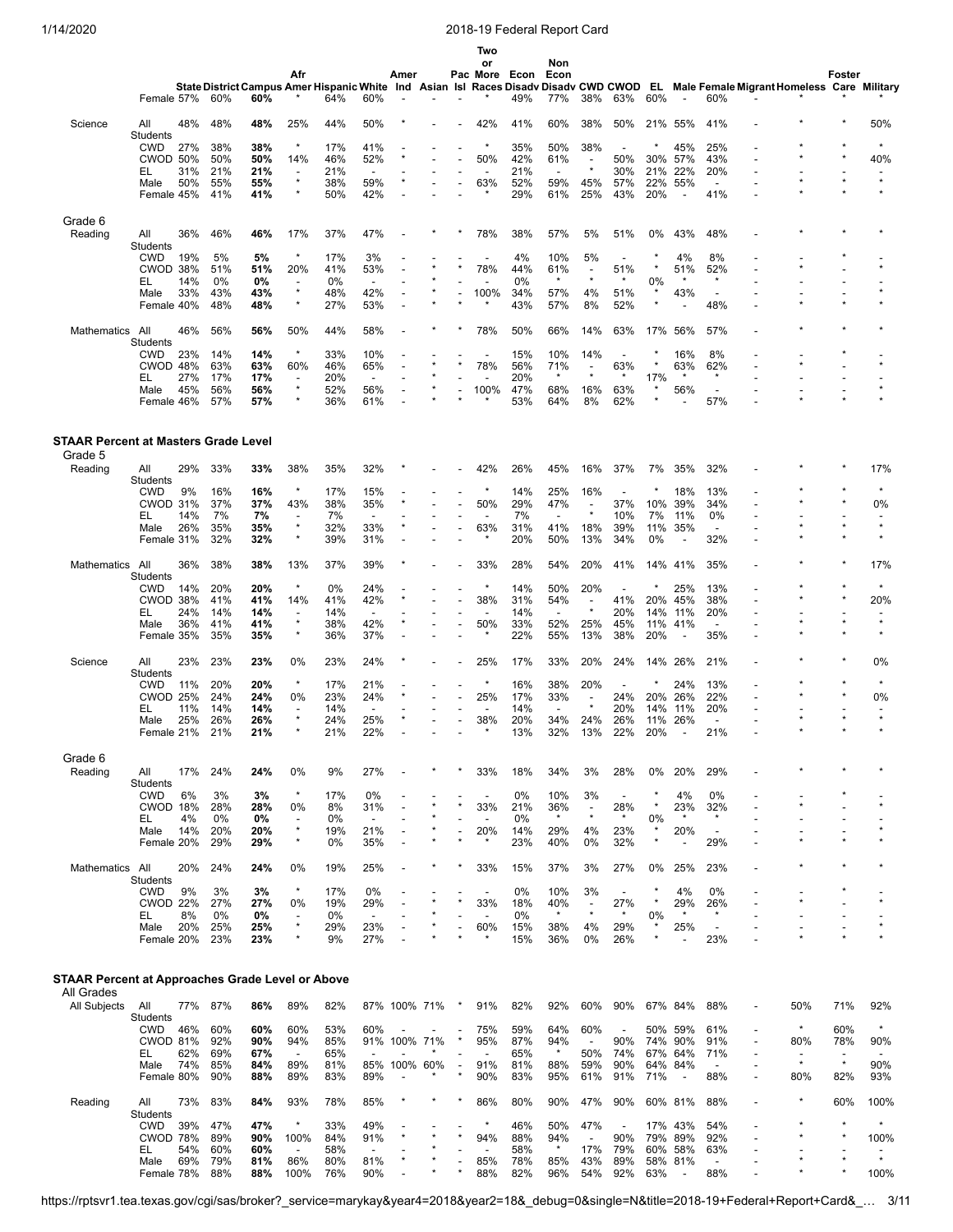|                                             |                               |            |            |            |                                 |            |                                 |              |         |                          | Two<br>or                       |               | Non                             |                                     |                          |            |                                 |                                  |                                                                                                                                    |                                     |                                     |                |
|---------------------------------------------|-------------------------------|------------|------------|------------|---------------------------------|------------|---------------------------------|--------------|---------|--------------------------|---------------------------------|---------------|---------------------------------|-------------------------------------|--------------------------|------------|---------------------------------|----------------------------------|------------------------------------------------------------------------------------------------------------------------------------|-------------------------------------|-------------------------------------|----------------|
|                                             |                               |            |            |            | Afr                             |            |                                 | Amer         |         |                          |                                 | Pac More Econ | Econ                            |                                     |                          |            |                                 |                                  | State District Campus Amer Hispanic White Ind Asian Isl Races Disadv Disadv CWD CWOD EL Male Female Migrant Homeless Care Military |                                     | Foster                              |                |
| Mathematics All                             |                               | 81%        | 92%        | 92%        | 93%                             | 90%        | 92%                             |              |         |                          | 100%                            | 90%           | 94%                             | 72%                                 | 95%                      | 85%        | 89%                             | 95%                              |                                                                                                                                    |                                     | 100%                                | 89%            |
|                                             | <b>Students</b><br><b>CWD</b> | 53%        | 71%        | 72%        | ×                               | 83%        | 68%                             |              |         |                          |                                 | 73%           | 67%                             | 72%                                 |                          |            | 100% 70%                        | 75%                              |                                                                                                                                    |                                     |                                     |                |
|                                             | CWOD 84%                      |            | 96%        | 95%        | 100%                            | 91%        | 95%                             |              |         |                          | 100%                            | 93%           | 97%                             |                                     | 95%                      | 79%        | 93%                             | 97%                              |                                                                                                                                    |                                     |                                     | 88%            |
|                                             | EL<br>Male                    | 72%<br>79% | 83%<br>91% | 85%<br>89% | $\overline{\phantom{a}}$<br>86% | 84%<br>87% | $\overline{\phantom{a}}$<br>89% |              |         |                          | 100%                            | 84%<br>87%    | $\star$<br>91%                  | 100%<br>70%                         | 79%<br>93%               | 85%<br>75% | 75%<br>89%                      | 100%<br>$\overline{\phantom{a}}$ |                                                                                                                                    |                                     |                                     | $\star$        |
|                                             | Female 82%                    |            | 94%        | 95%        | 100%                            | 94%        | 95%                             |              |         |                          | 100%                            | 93%           | 98%                             | 75%                                 | 97%                      | 100%       |                                 | 95%                              |                                                                                                                                    |                                     |                                     | 100%           |
| Science                                     | All<br>Students               | 80%        | 86%        | 78%        | 75%                             | 73%        | 80%                             |              |         |                          | 83%                             | 72%           | 89%                             | 62%                                 | 81%                      |            | 50% 83%                         | 74%                              |                                                                                                                                    |                                     |                                     | 83%            |
|                                             | CWD                           | 51%        | 65%        | 62%        | $\star$                         | 33%        | 65%                             |              |         |                          | ×                               | 57%           | 88%                             | 62%                                 | $\overline{\phantom{a}}$ |            | 69%                             | 50%                              |                                                                                                                                    |                                     |                                     | $\star$        |
|                                             | CWOD 84%                      |            | 90%        | 81%        | 71%                             | 77%        | 83%                             |              |         |                          | 88%                             | 75%           | 89%                             | $\overline{\phantom{a}}$<br>$\star$ | 81%                      | 60%        | 86%                             | 77%                              |                                                                                                                                    |                                     |                                     | 80%            |
|                                             | EL<br>Male                    | 61%<br>79% | 57%<br>87% | 50%<br>83% | $\overline{a}$<br>$\star$       | 50%<br>71% | $\overline{\phantom{a}}$<br>85% |              |         |                          | $\overline{\phantom{a}}$<br>88% | 50%<br>78%    | $\overline{\phantom{a}}$<br>90% | 69%                                 | 60%<br>86%               | 50%<br>56% | 56%<br>83%                      | 40%<br>$\blacksquare$            |                                                                                                                                    |                                     |                                     | $\star$        |
|                                             | Female 81%                    |            | 85%        | 74%        | ×                               | 75%        | 74%                             |              |         |                          |                                 | 65%           | 88%                             | 50%                                 | 77%                      | 40%        | $\overline{\phantom{a}}$        | 74%                              |                                                                                                                                    |                                     |                                     |                |
| STAAR Percent at Meets Grade Level or Above |                               |            |            |            |                                 |            |                                 |              |         |                          |                                 |               |                                 |                                     |                          |            |                                 |                                  |                                                                                                                                    |                                     |                                     |                |
| All Grades<br>All Subjects                  | All                           | 49%        | 60%        | 54%        | 39%                             | 49%        |                                 | 55% 100% 29% |         |                          | 63%                             | 46%           | 67%                             | 28%                                 | 58%                      | 24%        | 55%                             | 53%                              |                                                                                                                                    | 13%                                 | 7%                                  | 50%            |
|                                             | Students                      |            |            |            |                                 |            |                                 |              |         |                          |                                 |               |                                 |                                     |                          |            |                                 |                                  |                                                                                                                                    |                                     |                                     |                |
|                                             | CWD                           | 24%        | 27%        | 28%        | 60%                             | 20%        | 28%                             |              |         |                          | 25%                             | 25%           | 39%                             | 28%                                 | $\overline{\phantom{a}}$ | 13%        | 30%                             | 22%                              | $\overline{\phantom{a}}$                                                                                                           | $\star$                             | 0%                                  | $\star$        |
|                                             | <b>CWOD 52%</b><br>EL         | 29%        | 65%<br>31% | 58%<br>24% | 35%<br>$\overline{a}$           | 52%<br>25% | 60%                             | 100%         | 29%     |                          | 74%                             | 50%<br>25%    | 69%<br>$\star$                  | $\overline{\phantom{a}}$<br>13%     | 58%<br>29%               | 29%<br>24% | 60%<br>21%                      | 57%<br>29%                       | $\overline{\phantom{a}}$                                                                                                           | 20%                                 | 11%                                 | 43%            |
|                                             | Male                          | 47%        | 57%        | 55%        | 33%                             | 47%        | 56%                             | 100%         | 40%     |                          | 74%                             | 47%           | 66%                             | 30%                                 | 60%                      | 21%        | 55%                             | $\overline{\phantom{a}}$         |                                                                                                                                    | $\star$                             | $\star$                             | 60%            |
|                                             | Female 52%                    |            | 63%        | 53%        | 44%                             | 51%        | 54%                             |              |         |                          | 45%                             | 44%           | 67%                             | 22%                                 | 57%                      | 29%        |                                 | 53%                              |                                                                                                                                    | 20%                                 | 9%                                  | 43%            |
| Reading                                     | All<br>Students               | 47%        | 56%        | 52%        | 43%                             | 50%        | 52%                             |              |         |                          | 71%                             | 44%           | 65%                             | 21%                                 | 57%                      | 20%        | 50%                             | 54%                              |                                                                                                                                    |                                     | 20%                                 | 56%            |
|                                             | CWD                           | 21%        | 21%        | 21%        | $\star$                         | 17%        | 21%                             |              |         |                          | $\star$                         | 17%           | 33%                             | 21%                                 | $\overline{\phantom{a}}$ | 0%         | 23%                             | 18%                              |                                                                                                                                    |                                     |                                     | $\star$        |
|                                             | <b>CWOD 50%</b>               |            | 61%        | 57%        | 42%                             | 54%        | 57%                             |              |         |                          | 82%                             | 49%           | 67%                             |                                     | 57%                      | 29%        | 56%                             | 58%                              |                                                                                                                                    |                                     |                                     | 50%            |
|                                             | EL                            | 23%        | 21%        | 20%        | $\overline{\phantom{a}}$        | 21%        | $\overline{\phantom{a}}$        |              |         |                          | $\overline{\phantom{a}}$        | 21%           | $\star$                         | 0%                                  | 29%                      | 20%        | 17%                             | 25%                              |                                                                                                                                    |                                     |                                     | $\star$        |
|                                             | Male<br>Female 51%            | 43%        | 51%<br>62% | 50%<br>54% | 43%<br>43%                      | 49%<br>50% | 49%<br>55%                      |              |         |                          | 77%<br>63%                      | 41%<br>46%    | 63%<br>66%                      | 23%<br>18%                          | 56%<br>58%               | 17%<br>25% | 50%<br>$\overline{\phantom{a}}$ | $\overline{\phantom{a}}$<br>54%  |                                                                                                                                    |                                     |                                     | 60%            |
| Mathematics                                 | All                           | 51%        | 66%        | 59%        | 43%                             | 50%        | 61%                             |              |         |                          | 67%                             | 50%           | 72%                             | 28%                                 | 64%                      | 30%        | 59%                             | 59%                              |                                                                                                                                    |                                     | 0%                                  | 44%            |
|                                             | Students                      |            |            |            | $\star$                         |            |                                 |              |         |                          | $\star$                         |               |                                 |                                     |                          |            |                                 |                                  |                                                                                                                                    |                                     |                                     | $\star$        |
|                                             | CWD<br><b>CWOD 54%</b>        | 26%        | 32%<br>72% | 28%<br>64% | 42%                             | 25%<br>54% | 29%<br>66%                      |              |         | $\star$                  | 76%                             | 25%<br>55%    | 39%<br>75%                      | 28%<br>$\overline{\phantom{a}}$     | 64%                      | 33%<br>29% | 30%<br>65%                      | 25%<br>62%                       |                                                                                                                                    |                                     |                                     | 38%            |
|                                             | EL                            | 37%        | 47%        | 30%        | $\overline{\phantom{a}}$        | 32%        |                                 |              |         |                          |                                 | 32%           | $\star$                         | 33%                                 | 29%                      | 30%        | 25%                             | 38%                              |                                                                                                                                    |                                     |                                     |                |
|                                             | Male<br>Female 51%            | 50%        | 65%<br>68% | 59%<br>59% | 14%<br>71%                      | 49%<br>52% | 61%<br>60%                      |              |         |                          | 77%<br>50%                      | 49%<br>51%    | 73%<br>71%                      | 30%<br>25%                          | 65%<br>62%               | 25%<br>38% | 59%                             | $\overline{\phantom{a}}$<br>59%  | $\overline{a}$                                                                                                                     |                                     |                                     | $\star$<br>40% |
| Science                                     | All<br>Students               | 53%        | 56%        | 48%        | 25%                             | 44%        | 50%                             |              |         |                          | 42%                             | 41%           | 60%                             | 38%                                 | 50%                      | 21%        | 55%                             | 41%                              |                                                                                                                                    |                                     |                                     | 50%            |
|                                             | CWD                           | 25%        | 30%        | 38%        | ×                               | 17%        | 41%                             |              |         |                          |                                 | 35%           | 50%                             | 38%                                 |                          |            | 45%                             | 25%                              |                                                                                                                                    |                                     |                                     |                |
|                                             | <b>CWOD 56%</b>               |            | 60%        | 50%        | 14%                             | 46%        | 52%                             |              |         |                          | 50%                             | 42%           | 61%                             | $\blacksquare$                      | 50%                      | 30%        | 57%                             | 43%                              |                                                                                                                                    |                                     |                                     | 40%            |
|                                             | EL                            | 26%        | 18%        | 21%        | $\star$                         | 21%        |                                 |              |         |                          |                                 | 21%           | $\overline{\phantom{a}}$        | $\star$                             | 30%                      | 21%        | 22%                             | 20%                              |                                                                                                                                    |                                     |                                     | $\star$        |
|                                             | Male<br>Female 53%            | 53%        | 57%<br>54% | 55%<br>41% | ×                               | 38%<br>50% | 59%<br>42%                      |              |         |                          | 63%                             | 52%<br>29%    | 59%<br>61%                      | 45%<br>25%                          | 57%<br>43%               | 22%<br>20% | 55%                             | $\overline{\phantom{a}}$<br>41%  |                                                                                                                                    |                                     |                                     |                |
| <b>STAAR Percent at Masters Grade Level</b> |                               |            |            |            |                                 |            |                                 |              |         |                          |                                 |               |                                 |                                     |                          |            |                                 |                                  |                                                                                                                                    |                                     |                                     |                |
| All Grades                                  |                               |            |            |            |                                 |            |                                 |              |         |                          |                                 |               |                                 |                                     |                          |            |                                 |                                  |                                                                                                                                    |                                     |                                     |                |
| All Subjects                                | All<br><b>Students</b>        | 23%        | 29%        | 29%        | 11%                             | 26%        | 29%                             | 83%          | 29%     |                          | 33%                             | 21%           | 41%                             | 13%                                 | 31%                      | 9%         | 29%                             | 28%                              |                                                                                                                                    | 0%                                  | 0%                                  | 13%            |
|                                             | <b>CWD</b>                    | 8%         | 11%        | 13%        | 0%                              | 13%        | 13%                             |              |         |                          | 25%                             | 10%           | 25%                             | 13%                                 | $\overline{\phantom{a}}$ | 0%         | 16%                             | 8%                               |                                                                                                                                    |                                     | 0%                                  | $\star$        |
|                                             | <b>CWOD 25%</b>               |            | 31%        | 31%        | 13%                             | 28%        | 32%                             | 83%          | 29%     | $\star$                  | 36%                             | 23%           | 42%<br>$\star$                  | $\overline{\phantom{a}}$            | 31%                      | 13%        | 32%                             | 30%                              |                                                                                                                                    | 0%                                  | 0%                                  | 10%            |
|                                             | EL.<br>Male                   | 11%<br>22% | 16%<br>28% | 9%<br>29%  | $\overline{\phantom{a}}$<br>11% | 10%<br>29% | $\overline{\phantom{a}}$<br>28% | 83%          | 40%     |                          | $\overline{\phantom{a}}$<br>47% | 10%<br>23%    | 39%                             | 0%<br>16%                           | 13%<br>32%               | 9%<br>9%   | 9%<br>29%                       | 10%<br>$\overline{\phantom{a}}$  |                                                                                                                                    | $\overline{\phantom{a}}$<br>$\star$ | $\overline{\phantom{a}}$<br>$\star$ | 20%            |
|                                             | Female 24%                    |            | 30%        | 28%        | 11%                             | 23%        | 31%                             |              |         |                          | 10%                             | 19%           | 43%                             | 8%                                  | 30%                      | 10%        | $\overline{\phantom{a}}$        | 28%                              | ÷,                                                                                                                                 | 0%                                  | 0%                                  | 7%             |
| Reading                                     | All<br>Students               | 20%        | 24%        | 29%        | 21%                             | 25%        | 30%                             |              |         |                          | 38%                             | 22%           | 40%                             | 10%                                 | 32%                      | 5%         | 28%                             | 31%                              |                                                                                                                                    |                                     | 0%                                  | 11%            |
|                                             | CWD                           | 7%         | 8%         | 10%        | $\star$                         | 17%        | 8%                              |              |         |                          | $\ast$                          | 8%            | 17%                             | 10%                                 | $\overline{\phantom{a}}$ | 0%         | 11%                             | 7%                               |                                                                                                                                    |                                     |                                     | $\star$        |
|                                             | <b>CWOD 22%</b><br>EL         | 8%         | 27%<br>7%  | 32%<br>5%  | 25%<br>$\overline{\phantom{a}}$ | 26%<br>5%  | 33%<br>$\overline{\phantom{a}}$ |              |         |                          | 41%                             | 25%<br>5%     | 41%<br>$\star$                  | $\overline{\phantom{a}}$<br>0%      | 32%<br>7%                | 7%<br>5%   | 31%<br>8%                       | 33%<br>0%                        |                                                                                                                                    |                                     |                                     | 0%             |
|                                             | Male                          | 17%        | 21%        | 28%        | 29%                             | 27%        | 26%                             |              |         | ÷                        | 46%                             | 23%           | 35%                             | 11%                                 | 31%                      | 8%         | 28%                             | $\overline{\phantom{a}}$         |                                                                                                                                    |                                     |                                     | $\star$        |
|                                             | Female 23%                    |            | 27%        | 31%        | 14%                             | 22%        | 33%                             |              | $\star$ | $\star$                  | 25%                             | 21%           | 45%                             | 7%                                  | 33%                      | 0%         | $\overline{\phantom{a}}$        | 31%                              |                                                                                                                                    |                                     |                                     | 20%            |
| Mathematics All                             | Students                      | 26%        | 37%        | 31%        | 7%                              | 30%        | 32%                             |              |         |                          | 33%                             | 22%           | 46%                             | 12%                                 | 34%                      |            | 10% 33%                         | 29%                              |                                                                                                                                    |                                     | 0%                                  | 22%            |
|                                             | <b>CWD</b>                    | 11%        | 14%        | 12%        | $\star$                         | 8%         | 13%                             |              |         |                          | $\ast$                          | 8%            | 28%                             | 12%                                 | $\overline{\phantom{a}}$ | 0%         | 15%                             | 7%                               |                                                                                                                                    |                                     |                                     | $\star$        |
|                                             | CWOD 28%                      |            | 41%        | 34%        | 8%                              | 32%        | 35%                             |              |         | $\star$                  | 35%                             | 25%           | 47%                             | $\overline{\phantom{a}}$            | 34%                      | 14%        | 37%                             | 32%                              | $\overline{\phantom{a}}$                                                                                                           |                                     |                                     | 25%            |
|                                             | EL<br>Male                    | 16%<br>25% | 29%<br>38% | 10%<br>33% | $\overline{\phantom{a}}$<br>0%  | 11%<br>35% | $\overline{\phantom{a}}$<br>32% |              |         | $\overline{a}$           | ÷,<br>54%                       | 11%<br>24%    | $\star$<br>45%                  | 0%<br>15%                           | 14%<br>37%               | 10%<br>8%  | 8%<br>33%                       | 13%<br>$\overline{\phantom{a}}$  |                                                                                                                                    |                                     |                                     | $\star$        |
|                                             | Female 26%                    |            | 36%        | 29%        | 14%                             | 24%        | 32%                             |              |         | $\star$                  | 0%                              | 19%           | 46%                             | 7%                                  | 32%                      | 13%        | $\overline{\phantom{a}}$        | 29%                              |                                                                                                                                    |                                     | $\star$                             | 0%             |
| Science                                     | All<br>Students               | 24%        | 23%        | 23%        | 0%                              | 23%        | 24%                             |              |         |                          | 25%                             | 17%           | 33%                             | 20%                                 | 24%                      |            | 14% 26%                         | 21%                              |                                                                                                                                    |                                     |                                     | 0%             |
|                                             | <b>CWD</b>                    | 8%         | 11%        | 20%        | $\star$                         | 17%        | 21%                             |              |         |                          | $\star$                         | 16%           | 38%                             | 20%                                 | $\overline{\phantom{a}}$ |            | 24%                             | 13%                              |                                                                                                                                    |                                     |                                     |                |
|                                             | <b>CWOD 26%</b><br>EL.        | 7%         | 25%<br>7%  | 24%<br>14% | 0%<br>$\overline{\phantom{a}}$  | 23%<br>14% | 24%<br>$\overline{\phantom{a}}$ |              |         |                          | 25%<br>$\overline{\phantom{a}}$ | 17%<br>14%    | 33%<br>$\overline{\phantom{a}}$ | $\overline{\phantom{a}}$<br>$\star$ | 24%<br>20%               | 14%        | 20% 26%<br>11%                  | 22%<br>20%                       |                                                                                                                                    |                                     |                                     | 0%             |
|                                             | Male                          | 25%        | 24%        | 26%        | $\star$                         | 24%        | 25%                             |              |         |                          | 38%                             | 20%           | 34%                             | 24%                                 | 26%                      | 11%        | 26%                             | $\overline{\phantom{a}}$         |                                                                                                                                    |                                     |                                     | $\star$        |
|                                             | Female 23%                    |            | 22%        | 21%        | ×                               | 21%        | 22%                             |              |         | $\overline{\phantom{a}}$ | $\star$                         | 13%           | 32%                             | 13%                                 | 22%                      | 20%        |                                 | 21%                              |                                                                                                                                    |                                     |                                     |                |

'\*' Indicates results are masked due to small numbers to protect student confidentiality.

Indicates zero observations reported for this group.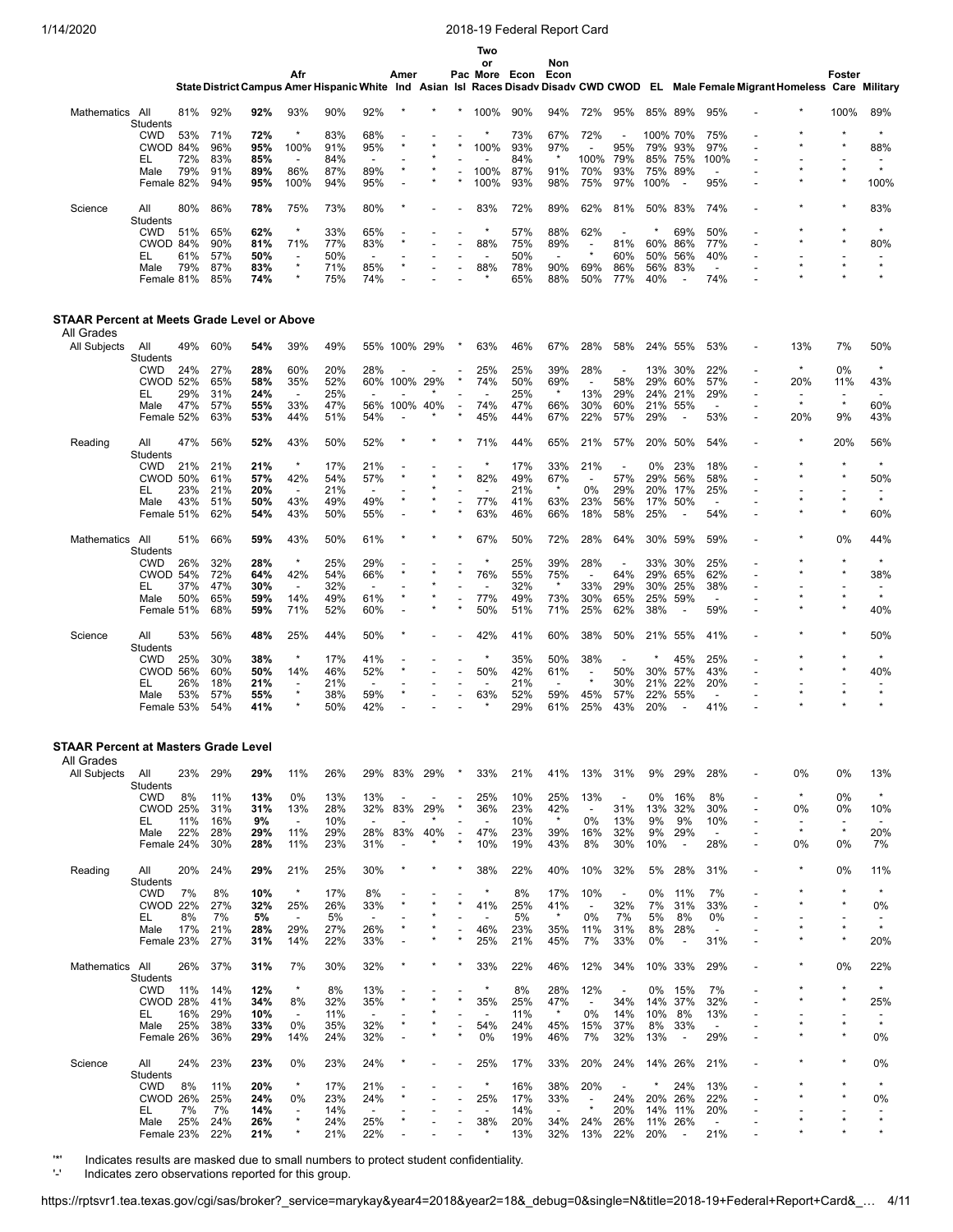Part (iii): Academic Growth and Graduation Rate

#### **Part (iii)(I): Academic Growth**

This section provides information on students' academic growth for mathematics and reading/ELA for public elementary schools and secondary schools which don't have a graduation rate, for the 2018-19 school year. These results include all students tested, regardless of whether they were in the accountability subset. (CWD: children with disability; CWOD: children without disability; EL: English learner)

|                              | All | African<br><b>Students American Hispanic</b> |    | White  | American<br>Indian       | Asian   | <b>Pacific</b><br>Islander | <b>Two or More</b><br>Races | Econ<br><b>Disady</b> | <b>CWD</b>               | EL |
|------------------------------|-----|----------------------------------------------|----|--------|--------------------------|---------|----------------------------|-----------------------------|-----------------------|--------------------------|----|
| <b>Academic Growth Score</b> |     |                                              |    |        |                          |         |                            |                             |                       |                          |    |
| Reading                      |     |                                              |    |        |                          |         |                            |                             |                       |                          |    |
| <b>All Students</b>          | 67  | 71                                           | 70 | 65     | $\star$                  | $\star$ | $\overline{\phantom{0}}$   | 83                          | 62                    | 49                       | 75 |
| <b>CWD</b>                   | 49  | $\star$                                      | 54 | 45     |                          |         | $\blacksquare$             | $\star$                     | 48                    | 49                       | 50 |
| <b>CWOD</b>                  | 70  | 75                                           | 72 | 68     | $\star$                  | $\star$ |                            | 79                          | 65                    | -                        | 88 |
| EL                           | 75  | ۰                                            | 74 | -      | $\blacksquare$           |         | $\overline{\phantom{0}}$   | $\blacksquare$              | 74                    | 50                       | 75 |
| Male                         | 65  | 71                                           | 73 | 62     | $\star$                  | $\star$ | $\overline{\phantom{0}}$   | 79                          | 62                    | 46                       | 65 |
| Female                       | 69  | 71                                           | 68 | 68     | $\overline{\phantom{0}}$ | ÷       | $\overline{\phantom{0}}$   | 88                          | 63                    | 54                       | 88 |
| <b>Mathematics</b>           |     |                                              |    |        |                          |         |                            |                             |                       |                          |    |
| <b>All Students</b>          | 72  | 64                                           | 73 | 71     | $\star$                  | $\star$ |                            | 80                          | 65                    | 54                       | 61 |
| <b>CWD</b>                   | 54  | $\star$                                      | 50 | 53     |                          |         |                            | $\star$                     | 52                    | 54                       | 50 |
| <b>CWOD</b>                  | 74  | 67                                           | 76 | 74     | $\star$                  | $\star$ |                            | 76                          | 67                    | $\overline{\phantom{0}}$ | 67 |
| EL                           | 61  | -                                            | 59 | $\sim$ | $\overline{\phantom{a}}$ | $\star$ |                            | $\overline{\phantom{0}}$    | 59                    | 50                       | 61 |
| Male                         | 68  | 64                                           | 69 | 67     | $\star$                  | $\star$ | $\blacksquare$             | 92                          | 61                    | 47                       | 40 |
| Female                       | 76  | 64                                           | 77 | 76     | $\overline{\phantom{0}}$ | $\star$ | $\overline{\phantom{0}}$   | 63                          | 69                    | 67                       | 88 |

#### **Part (iii)(II): Graduation Rate**

This section provides information on high school graduation rates for the class of 2018.

| <b>Federal Graduation Rates</b>                                     | All | African                  | <b>Students American Hispanic</b> | White | American<br>Indian | Asian | <b>Pacific</b><br><b>Islander Races Disady</b> | Two<br>or<br>More | Econ | <b>CWD</b>               | EL^ | <b>Homeless</b> | Foster<br>Care |
|---------------------------------------------------------------------|-----|--------------------------|-----------------------------------|-------|--------------------|-------|------------------------------------------------|-------------------|------|--------------------------|-----|-----------------|----------------|
| 4-year Longitudinal Cohort Graduation Rate (Gr 9-12): Class of 2018 |     |                          |                                   |       |                    |       |                                                |                   |      |                          |     |                 |                |
| All Students                                                        |     |                          | -                                 |       |                    |       |                                                |                   |      |                          |     |                 |                |
| <b>CWD</b>                                                          | -   | $\overline{\phantom{0}}$ | $\,$                              | -     |                    |       |                                                |                   |      | $\overline{\phantom{0}}$ |     |                 |                |
| <b>CWOD</b>                                                         | -   | $\overline{\phantom{0}}$ | $\blacksquare$                    | -     |                    |       |                                                |                   |      | $\overline{\phantom{0}}$ |     | -               |                |
| EL                                                                  | -   | -                        | $\,$                              | -     |                    |       |                                                |                   |      | $\overline{\phantom{0}}$ | -   |                 |                |
| Male                                                                | -   | $\overline{\phantom{0}}$ | $\overline{\phantom{0}}$          | -     |                    |       |                                                |                   |      |                          |     |                 |                |
| Female                                                              |     | $\overline{\phantom{a}}$ | $\overline{\phantom{0}}$          |       |                    |       |                                                |                   |      |                          |     |                 |                |

'\*' Indicates results are masked due to small numbers to protect student confidentiality.

 $'$ -' Indicates there are no students in the group.<br>'<sup>N'</sup> Fyer FI in grades 9-12

Ever EL in grades 9-12

#### Part (iv): English Language Proficiency

This section provides information on the number and percentage of English learners achieving English language proficiency based on the 2019 TELPAS (Texas English Language Proficiency Assessment System) data. (EL: English learner)

| <b>Total EL in Class</b> | <b>Proficiency of EL</b> | <b>Rate of Proficiency</b> |
|--------------------------|--------------------------|----------------------------|
|                          |                          |                            |

'<sup>\*</sup>' Indicates data reporting does not meet for Minimum Size.<br>'\*' Indicates results are masked due to small numbers to prof

'\*' Indicates results are masked due to small numbers to protect student confidentiality.

Indicates zero observations reported for this group.

## Part (v): School Quality or Student Success (SQSS)

This section provides information on the other indicator of school quality or student success, which is college, career and military readiness (CCMR) for high schools and average performance rate of the three STAAR performance levels of all students, regardless of whether they were in the accountability subset, for elementary and secondary schools without a graduation rate. (CWD: children with disability; EL: English learner)

| Student Success (Student Achievement Domain Score: STAAR Component Only) | All       | African                  | <b>Students American Hispanic</b> | White                    | American<br>Indian       | Asian                    | Pacific<br>Islander      | Two or More<br>Races     | Econ<br><b>Disady</b> | <b>CWD</b> | EL                       |
|--------------------------------------------------------------------------|-----------|--------------------------|-----------------------------------|--------------------------|--------------------------|--------------------------|--------------------------|--------------------------|-----------------------|------------|--------------------------|
| <b>STAAR Component Score</b>                                             | 56        | 46                       | 52                                | 57                       | 94                       | 43                       |                          | 62                       | 50                    | 34         | 33                       |
| School Quality (College, Career, and Military Readiness Performance)     |           |                          |                                   |                          |                          |                          |                          |                          |                       |            |                          |
| %Students meeting CCMR                                                   | $\,$ $\,$ | $\overline{\phantom{0}}$ | $\overline{\phantom{a}}$          | $\overline{\phantom{0}}$ | $\overline{\phantom{a}}$ | $\overline{\phantom{a}}$ | $\overline{\phantom{0}}$ | $\overline{\phantom{a}}$ |                       |            | $\overline{\phantom{0}}$ |

https://rptsvr1.tea.texas.gov/cgi/sas/broker?\_service=marykay&year4=2018&year2=18&\_debug=0&single=N&title=2018-19+Federal+Report+Card&\_… 5/11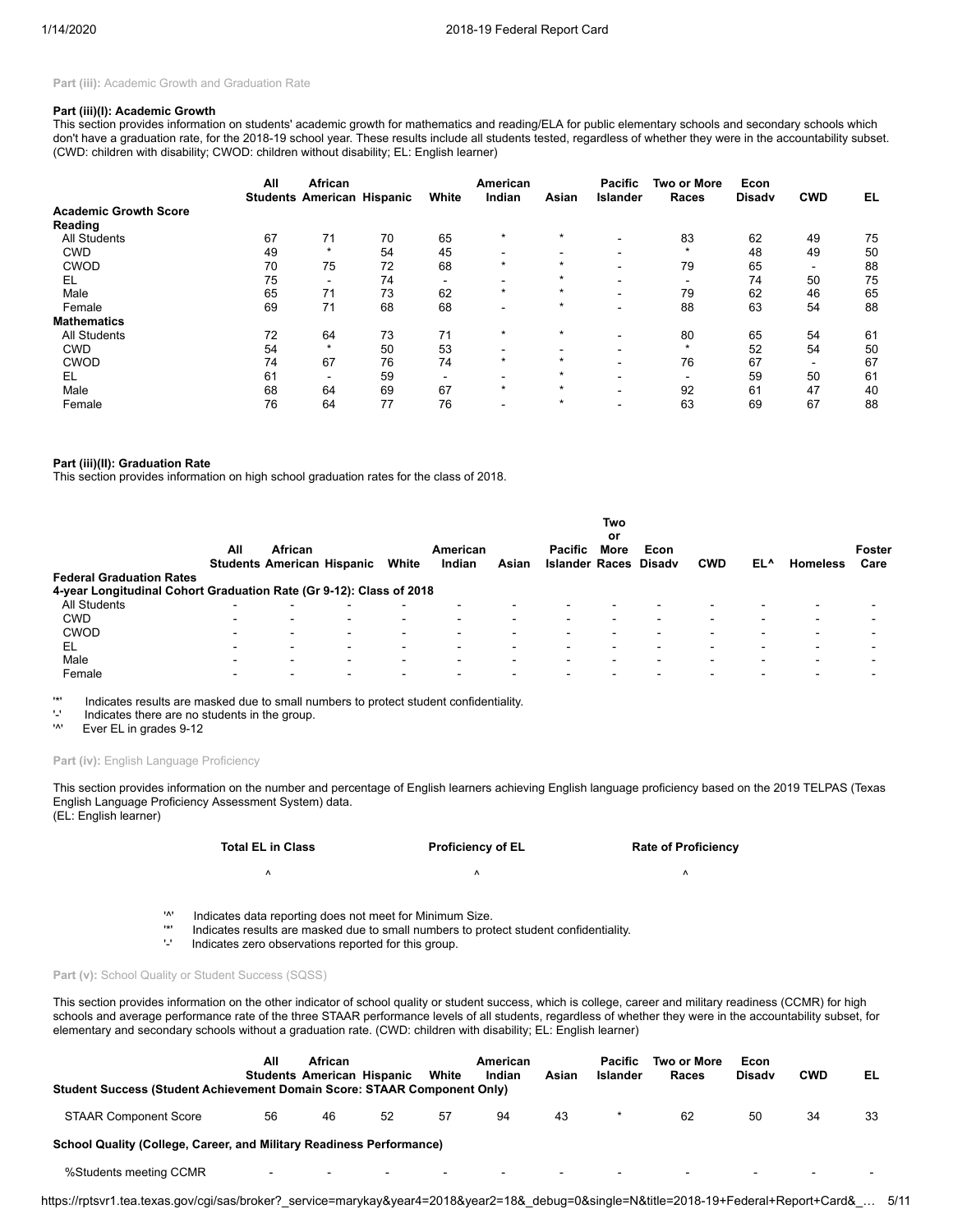| All | African                                                             | American |  | Pacific Two or More Econ |            |     |
|-----|---------------------------------------------------------------------|----------|--|--------------------------|------------|-----|
|     | Students American Hispanic White Indian Asian Islander Races Disadv |          |  |                          | <b>CWD</b> | EL. |

'\*' Indicates results are masked due to small numbers to protect student confidentiality.

Indicates there are no students in the group.

## Part (vi): Goal Meeting Status

This section provides information on the progress of all students and each student group toward meeting the long-term goals or interim objectives on STAAR academic performance, federal graduation rate, and English learners' language proficiency. (CWD: children with disability; EL: English learner)

|                                 | All | African<br><b>Students American Hispanic</b> |              | White        | American<br>Indian | Asian | <b>Pacific</b><br><b>Islander</b> | Two or More<br>Races | Econ<br><b>Disady</b> | <b>CWD</b>   | $EL +$ |
|---------------------------------|-----|----------------------------------------------|--------------|--------------|--------------------|-------|-----------------------------------|----------------------|-----------------------|--------------|--------|
| <b>STAAR Performance Status</b> |     |                                              |              |              |                    |       |                                   |                      |                       |              |        |
| Reading                         |     |                                              |              |              |                    |       |                                   |                      |                       |              |        |
| Interim Goals (2018-2022)       | 44% | 32%                                          | 37%          | 60%          | 43%                | 74%   | 45%                               | 56%                  | 33%                   | 19%          | 29%    |
| <b>Target Met</b>               |     |                                              |              | N            |                    |       |                                   |                      |                       |              | Υ      |
| Interim Goals (2023-2027)       | 52% | 42%                                          | 46%          | 66%          | 51%                | 78%   | 53%                               | 62%                  | 43%                   | 31%          | 39%    |
| <b>Target Met</b>               |     |                                              |              | N            |                    |       |                                   |                      |                       | N            | Υ      |
| Interim Goals (2028-2032)       | 62% | 54%                                          | 58%          | 73%          | 62%                | 82%   | 63%                               | 70%                  | 55%                   | 45%          | 52%    |
| <b>Target Met</b>               | N   |                                              | N            | N            |                    |       |                                   |                      | N                     | Ν            | N      |
| Long-Term Goals                 | 72% | 66%                                          | 69%          | 80%          | 72%                | 87%   | 73%                               | 78%                  | 67%                   | 60%          | 65%    |
| <b>Target Met</b>               | N   |                                              | N            | N            |                    |       |                                   |                      | N                     | Ν            | N      |
| <b>Mathematics</b>              |     |                                              |              |              |                    |       |                                   |                      |                       |              |        |
| Interim Goals (2018-2022)       | 46% | 31%                                          | 40%          | 59%          | 45%                | 82%   | 50%                               | 54%                  | 36%                   | 23%          | 40%    |
| <b>Target Met</b>               |     |                                              | $\checkmark$ | $\checkmark$ |                    |       |                                   |                      |                       | $\checkmark$ | Υ      |
| Interim Goals (2023-2027)       | 54% | 41%                                          | 49%          | 65%          | 53%                | 85%   | 57%                               | 61%                  | 45%                   | 34%          | 49%    |
| <b>Target Met</b>               |     |                                              |              | N            |                    |       |                                   |                      |                       | N            | N      |
| Interim Goals (2028-2032)       | 63% | 54%                                          | 59%          | 73%          | 63%                | 88%   | 66%                               | 69%                  | 57%                   | 48%          | 59%    |
| <b>Target Met</b>               | N   |                                              | N            | N            |                    |       |                                   |                      | N                     | Ν            | N      |
| Long-Term Goals                 | 73% | 66%                                          | 70%          | 80%          | 73%                | 91%   | 75%                               | 77%                  | 68%                   | 62%          | 70%    |
| <b>Target Met</b>               | N   |                                              | N            | N            |                    |       |                                   |                      | N                     | N            | N      |

#### **English Learner Language Proficiency Status**

| Interim Goals (2018-2022)<br><b>Target Met</b><br>Interim Goals (2023-2027) |     |     |     |     |     |     |     |     |     |     | 36%<br>38% |
|-----------------------------------------------------------------------------|-----|-----|-----|-----|-----|-----|-----|-----|-----|-----|------------|
| <b>Target Met</b><br>Interim Goals (2028-2032)                              |     |     |     |     |     |     |     |     |     |     | 40%        |
| <b>Target Met</b><br>Long-Term Goals<br><b>Target Met</b>                   |     |     |     |     |     |     |     |     |     |     | 40%        |
| <b>Federal Graduation Status^</b>                                           |     |     |     |     |     |     |     |     |     |     |            |
| Interim Goals (2018-2022)<br><b>Target Met</b>                              | 90% | 90% | 90% | 90% | 90% | 90% | 90% | 90% | 90% | 90% | 90%        |
| Interim Goals (2023-2027)<br><b>Target Met</b>                              | 92% | 92% | 92% | 92% | 92% | 92% | 92% | 92% | 92% | 92% | 92%        |
| Interim Goals (2028-2032)<br><b>Target Met</b>                              | 94% | 94% | 94% | 94% | 94% | 94% | 94% | 94% | 94% | 94% | 94%        |
| Long-Term Goals<br><b>Target Met</b>                                        | 94% | 94% | 94% | 94% | 94% | 94% | 94% | 94% | 94% | 94% | 94%        |

'+' STAAR Performance and Graduation use EL(Current & Monitored), EL English Learner Language Proficiency uses EL (Current).

Blank cells above represent student group indicators that do not meet the minimum size criteria.<br>Student groups with graduation rates that were at or above 90 percent are required to exceed the

Student groups with graduation rates that were at or above 90 percent are required to exceed that rate by at least a tenth of a percent in the following year(s).

## **Part (vii):** STAAR Participation

This section provides the percentage of students assessed and not assessed on STAAR for mathematics, reading/ELA, and science. (CWD: children with disability; CWOD: children without disability; EL: English learner)

|                           |                        |      | African        |                                       |                          | American       |         | <b>Pacific</b>                              | Two or<br>More | Econ | Non<br>Econ |        |                |      |      |      |                     |
|---------------------------|------------------------|------|----------------|---------------------------------------|--------------------------|----------------|---------|---------------------------------------------|----------------|------|-------------|--------|----------------|------|------|------|---------------------|
| <b>Participation Rate</b> |                        |      |                | <b>Campus American Hispanic White</b> |                          | Indian         |         | Asian Islander Races Disady Disady CWD CWOD |                |      |             |        |                | EL   |      |      | Male Female Migrant |
| <b>All Subjects</b>       | All<br><b>Students</b> | 100% | 100%           | 100%                                  | 100%                     | 100%           | 100%    | $\ast$                                      | 100%           | 100% | 100%        | 100%   | 100%           | 100% | 100% | 100% |                     |
|                           | <b>CWD</b>             | 100% | 100%           | 100%                                  | 100%                     |                |         | $\sim$                                      | 100%           | 100% | 100%        | 100%   | $\blacksquare$ | 100% | 100% | 100% |                     |
|                           | CWOD                   | 100% | 100%           | 100%                                  | 100%                     | 100%           | 100%    | $\star$                                     | 100%           | 100% | 100%        | $\sim$ | 100%           | 100% | 100% | 100% |                     |
|                           | EL                     | 100% | $\blacksquare$ | 100%                                  | $\overline{\phantom{a}}$ |                |         |                                             | -              | 100% | *           | 100%   | 100%           | 100% | 100% | 100% |                     |
|                           | Male                   | 100% | 100%           | 100%                                  | 100%                     | 100%           | 100%    | $\blacksquare$                              | 100%           | 100% | 100%        | 100%   | 100%           | 100% | 100% |      |                     |
|                           | Female                 | 100% | 100%           | 100%                                  | 100%                     | $\blacksquare$ |         | $\star$                                     | 100%           | 100% | 100%        | 100%   | 100%           | 100% |      | 100% |                     |
| Reading                   | All<br><b>Students</b> | 100% | 100%           | 100%                                  | 100%                     | $\ast$         | $\star$ | $\star$                                     | 100%           | 100% | 100%        | 100%   | 100%           | 100% | 100% | 100% |                     |
|                           | CWD                    | 100% | $\ast$         | 100%                                  | 100%                     |                |         |                                             |                | 100% | 100%        | 100%   | $\blacksquare$ | 100% | 100% | 100% |                     |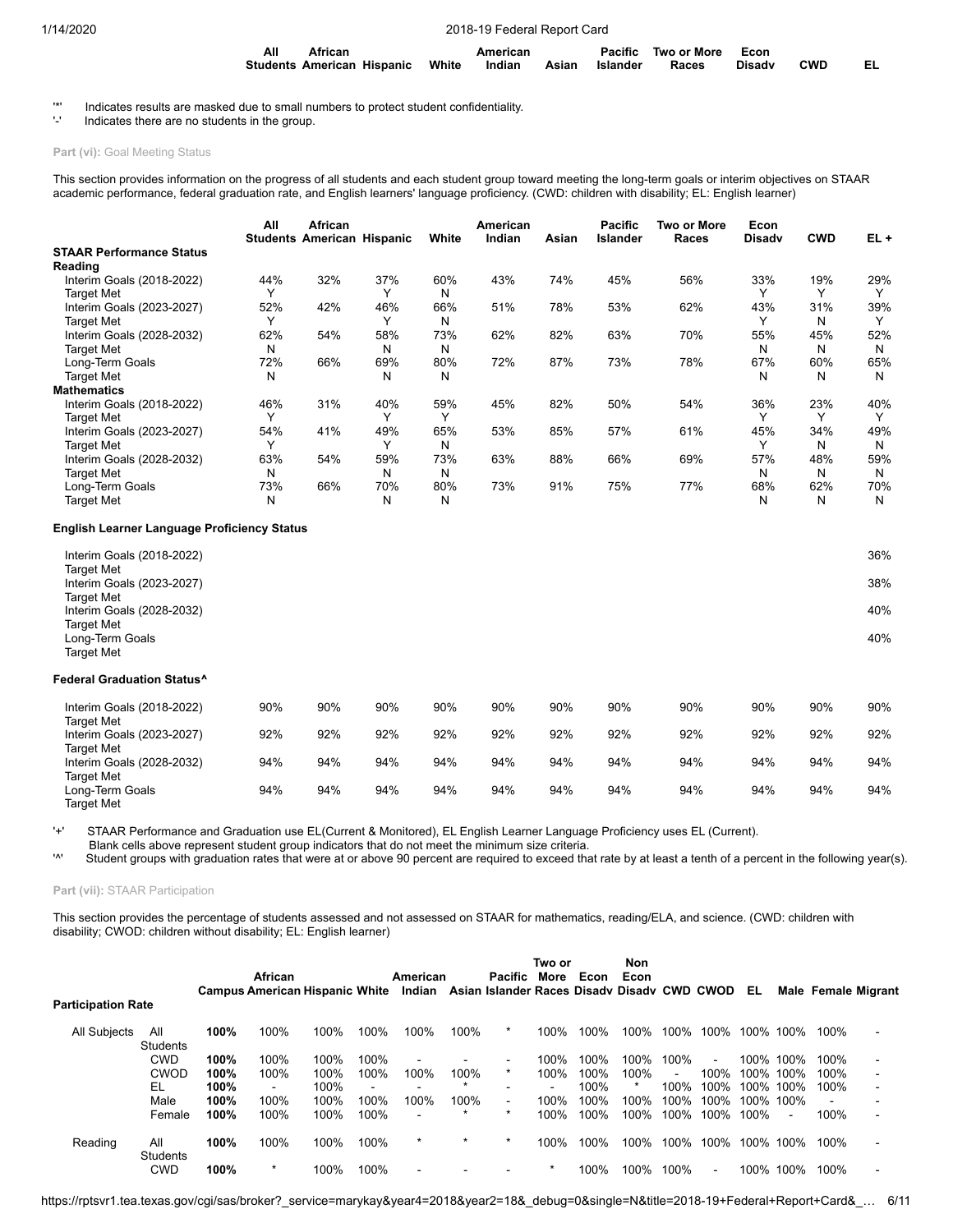|                        |                 |      |                                       |      |                |                          |         |                              | Two or                   |       | Non             |                |                |           |                |                          |                            |
|------------------------|-----------------|------|---------------------------------------|------|----------------|--------------------------|---------|------------------------------|--------------------------|-------|-----------------|----------------|----------------|-----------|----------------|--------------------------|----------------------------|
|                        |                 |      | African                               |      |                | American                 |         | Pacific More                 |                          | Econ  | Econ            |                |                |           |                |                          |                            |
|                        |                 |      | <b>Campus American Hispanic White</b> |      |                | Indian                   |         | Asian Islander Races Disadv  |                          |       | Disady CWD CWOD |                |                | EL        |                |                          | <b>Male Female Migrant</b> |
|                        | <b>CWOD</b>     | 100% | 100%                                  | 100% | 100%           |                          |         |                              | 100%                     | 100%  | 100%            |                | 100%           | 100% 100% |                | 100%                     |                            |
|                        |                 |      |                                       |      |                |                          | ÷       |                              |                          |       |                 |                |                |           |                |                          |                            |
|                        | EL              | 100% |                                       | 100% |                | $\star$                  |         |                              |                          | 100%  |                 | 100%           | 100%           |           | 100% 100%      | 100%                     |                            |
|                        | Male            | 100% | 100%                                  | 100% | 100%           |                          |         |                              | 100%                     | 99%   | 100%            | 100%           | 100%           | 100% 100% |                |                          |                            |
|                        | Female          | 100% | 100%                                  | 100% | 100%           | $\overline{a}$           | $\star$ | $\star$                      | 100%                     | 100%  | 100%            | 100%           | 100%           | 100%      |                | 100%                     | $\overline{\phantom{a}}$   |
| Mathematics            | All             | 100% | 100%                                  | 100% | 100%           | $\star$                  | $\star$ | $\star$                      | 100%                     | 100%  | 100%            |                | 100% 100%      | 100% 100% |                | 100%                     |                            |
|                        | <b>Students</b> |      |                                       |      |                |                          |         |                              |                          |       |                 |                |                |           |                |                          |                            |
|                        | <b>CWD</b>      | 100% | $\star$                               | 100% | 100%           |                          |         |                              | $\star$                  | 100%  | 100%            | 100%           |                |           | 100% 100%      | 100%                     |                            |
|                        | <b>CWOD</b>     | 100% | 100%                                  | 100% | 100%           | $\star$                  | $\star$ | $\star$                      | 100%                     | 100%  | 100%            |                | 100%           | 100% 100% |                | 100%                     |                            |
|                        | EL.             | 100% | $\blacksquare$                        | 100% | $\overline{a}$ |                          |         | $\blacksquare$               | $\blacksquare$           | 100%  | $\star$         | 100%           | 100%           | 100% 100% |                | 100%                     |                            |
|                        |                 |      |                                       |      |                | $\star$                  |         |                              |                          |       |                 |                |                |           |                |                          |                            |
|                        | Male            | 100% | 100%                                  | 100% | 100%           |                          |         | $\blacksquare$<br>$\star$    | 100%                     | 99%   | 100%            | 100%           | 100%           | 100% 100% |                |                          |                            |
|                        | Female          | 100% | 100%                                  | 100% | 100%           |                          |         |                              | 100%                     | 100%  | 100%            | 100%           | 100%           | 100%      | $\overline{a}$ | 100%                     |                            |
| Science                | All             | 100% | 100%                                  | 100% | 100%           |                          |         | $\blacksquare$               | 100%                     | 100%  | 100%            | 100%           | 100%           | 100% 100% |                | 100%                     |                            |
|                        | <b>Students</b> |      |                                       |      |                |                          |         |                              |                          |       |                 |                |                |           |                |                          |                            |
|                        | <b>CWD</b>      | 100% | $\pmb{\ast}$                          | 100% | 100%           |                          |         | $\blacksquare$               | $\ast$                   | 100%  | 100%            | 100%           |                |           | 100%           | 100%                     |                            |
|                        | <b>CWOD</b>     | 100% | 100%                                  | 100% | 100%           |                          |         | $\overline{a}$               | 100%                     | 100%  | 100%            | $\blacksquare$ | 100%           |           | 100% 100%      | 100%                     |                            |
|                        | EL.             | 100% |                                       | 100% | $\overline{a}$ |                          |         | ÷,                           | $\overline{a}$           | 100%  |                 |                | 100%           |           | 100% 100%      | 100%                     |                            |
|                        |                 |      | $\star$                               |      |                | $\star$                  |         |                              |                          |       |                 |                |                |           |                |                          |                            |
|                        | Male            | 100% |                                       | 100% | 100%           |                          |         | ÷                            | 100%                     | 100%  | 100%            | 100%           | 100%           | 100% 100% |                | $\mathbf{r}$             | $\overline{a}$             |
|                        | Female          | 100% |                                       | 100% | 100%           |                          |         |                              |                          | 100%  | 100%            | 100%           | 100%           | 100%      | $\overline{a}$ | 100%                     |                            |
| Non-Participation Rate |                 |      |                                       |      |                |                          |         |                              |                          |       |                 |                |                |           |                |                          |                            |
| All Subjects           | All             | 0%   | 0%                                    | 0%   | 0%             | 0%                       | 0%      | $\star$                      | 0%                       | 0%    | 0%              | 0%             | 0%             | 0%        | 0%             | 0%                       |                            |
|                        | Students        |      |                                       |      |                |                          |         |                              |                          |       |                 |                |                |           |                |                          |                            |
|                        | <b>CWD</b>      | 0%   | 0%                                    | 0%   | 0%             | $\overline{a}$           | $\sim$  |                              | 0%                       | 0%    | 0%              | 0%             | $\blacksquare$ | 0%        | 0%             | 0%                       |                            |
|                        | <b>CWOD</b>     | 0%   | 0%                                    | 0%   | 0%             | 0%                       | 0%      | $\star$                      | 0%                       | 0%    | 0%              | $\blacksquare$ | 0%             | 0%        | 0%             | 0%                       |                            |
|                        | EL.             | 0%   | $\blacksquare$                        | 0%   | $\blacksquare$ | $\blacksquare$           | $\ast$  |                              | $\sim$                   | 0%    | $\star$         | 0%             | $0\%$          | 0%        | 0%             | 0%                       |                            |
|                        |                 |      |                                       |      |                |                          |         |                              |                          |       |                 |                |                |           |                |                          |                            |
|                        | Male            | 0%   | 0%                                    | 0%   | 0%             | 0%                       | 0%      |                              | 0%                       | 0%    | 0%              | 0%             | 0%             | 0%        | 0%             | $\sim$                   |                            |
|                        | Female          | 0%   | 0%                                    | 0%   | 0%             | $\overline{\phantom{a}}$ |         |                              | 0%                       | 0%    | 0%              | 0%             | 0%             | 0%        | $\blacksquare$ | 0%                       |                            |
| Reading                | All             | 0%   | 0%                                    | 0%   | 0%             | $\star$                  | $\star$ | $\star$                      | 0%                       | 0%    | 0%              | 0%             | 0%             | 0%        | 0%             | 0%                       |                            |
|                        | <b>Students</b> |      |                                       |      |                |                          |         |                              |                          |       |                 |                |                |           |                |                          |                            |
|                        | <b>CWD</b>      | 0%   | $\star$                               | 0%   | 0%             |                          |         |                              | $\star$                  | 0%    | 0%              | 0%             | $\sim$         | 0%        | 0%             | 0%                       |                            |
|                        | <b>CWOD</b>     | 0%   | 0%                                    | 0%   | 0%             | $\star$                  |         | $\star$                      | 0%                       | 0%    | 0%              | $\blacksquare$ | 0%             | 0%        | 0%             | 0%                       | $\overline{\phantom{a}}$   |
|                        | EL.             | 0%   | $\sim$                                | 0%   | $\blacksquare$ |                          |         |                              | $\overline{\phantom{a}}$ | 0%    | $\star$         | 0%             | 0%             | 0%        | 0%             | 0%                       |                            |
|                        | Male            | 0%   | 0%                                    | 0%   | 0%             | $\star$                  |         | $\qquad \qquad \blacksquare$ | 0%                       | 1%    | 0%              | 0%             | 0%             | 0%        | 0%             |                          |                            |
|                        |                 |      |                                       |      |                |                          | $\star$ | $\star$                      | 0%                       | 0%    |                 |                |                |           |                |                          |                            |
|                        | Female          | 0%   | 0%                                    | 0%   | 0%             |                          |         |                              |                          |       | 0%              | 0%             | 0%             | 0%        | $\blacksquare$ | 0%                       |                            |
| Mathematics            | All             | 0%   | 0%                                    | 0%   | 0%             |                          | $\star$ |                              | 0%                       | 0%    | 0%              | 0%             | 0%             | 0%        | 0%             | 0%                       |                            |
|                        | <b>Students</b> |      |                                       |      |                |                          |         |                              |                          |       |                 |                |                |           |                |                          |                            |
|                        | <b>CWD</b>      | 0%   | $\star$                               | 0%   | 0%             |                          |         |                              | $\star$                  | 0%    | 0%              | 0%             | $\sim$         | 0%        | 0%             | 0%                       |                            |
|                        | <b>CWOD</b>     | 0%   | 0%                                    | 0%   | 0%             |                          |         | $\star$                      | 0%                       | 0%    | 0%              | $\sim$         | 0%             | 0%        | 0%             | 0%                       |                            |
|                        | EL.             | 0%   | $\blacksquare$                        | 0%   | $\blacksquare$ |                          |         |                              | $\blacksquare$           | 0%    | $\star$         | 0%             | 0%             | 0%        | 0%             | 0%                       |                            |
|                        | Male            | 0%   | 0%                                    | 0%   | 0%             |                          |         | $\overline{\phantom{a}}$     | 0%                       | 1%    | 0%              | 0%             | 0%             | 0%        | 0%             |                          |                            |
|                        | Female          | 0%   | 0%                                    | 0%   | 0%             |                          |         | $\star$                      | 0%                       | $0\%$ | 0%              | 0%             | 0%             | 0%        | $\blacksquare$ | 0%                       |                            |
|                        |                 |      |                                       |      |                |                          |         |                              |                          |       |                 |                |                |           |                |                          |                            |
| Science                | All             | 0%   | 0%                                    | 0%   | 0%             |                          |         |                              | 0%                       | 0%    | 0%              | 0%             | 0%             | 0%        | 0%             | 0%                       |                            |
|                        | <b>Students</b> |      |                                       |      |                |                          |         |                              |                          |       |                 |                |                |           |                |                          |                            |
|                        | <b>CWD</b>      | 0%   | $\star$                               | 0%   | 0%             |                          |         |                              | $\star$                  | 0%    | 0%              | 0%             | $\sim$         | $\star$   | 0%             | 0%                       |                            |
|                        | <b>CWOD</b>     | 0%   | 0%                                    | 0%   | 0%             |                          |         |                              | 0%                       | 0%    | 0%              | $\blacksquare$ | 0%             | 0%        | 0%             | 0%                       |                            |
|                        | EL              | 0%   | $\blacksquare$                        | 0%   | $\blacksquare$ |                          |         |                              | $\overline{\phantom{a}}$ | 0%    | $\blacksquare$  | $\star$        | 0%             | 0%        | 0%             | 0%                       |                            |
|                        | Male            | 0%   | $\star$                               | 0%   | 0%             | ×                        |         |                              | 0%                       | 0%    | 0%              | 0%             | 0%             | 0%        | 0%             | $\overline{\phantom{a}}$ |                            |
|                        | Female          | 0%   |                                       | 0%   | 0%             |                          |         |                              |                          | 0%    | 0%              | 0%             | 0%             | 0%        |                | 0%                       |                            |
|                        |                 |      |                                       |      |                |                          |         |                              |                          |       |                 |                |                |           |                |                          |                            |

'\*' Indicates results are masked due to small numbers to protect student confidentiality.

Indicates zero observations reported for this group.

## Part (viii): Civil Rights Data

Part (viii)(I) This section provides information from the 2015-16 CRDC surveys, submitted by school districts to the Office for Civil Rights on measures of school quality, climate, and safety, including counts of in-school suspensions, out-of-school suspensions, expulsions, school related arrests, referrals to law enforcement, chronic absenteeism (including both excused and unexcused absences), incidences of violence, including bullying and harassment. (EL: English learner)

|                                      |        | <b>Total</b><br>students | African<br>American Hispanic |                | White          | Indian or<br>Alaska<br><b>Native</b> | Asian | Pacific<br><b>Islander Races</b> | Two<br>or<br>More | EL             | <b>Students</b><br>with<br><b>Students Disabilities</b><br>with<br>(Section<br><b>Disabilities</b><br>504) |  |
|--------------------------------------|--------|--------------------------|------------------------------|----------------|----------------|--------------------------------------|-------|----------------------------------|-------------------|----------------|------------------------------------------------------------------------------------------------------------|--|
| <b>Students Without Disabilities</b> |        |                          |                              |                |                |                                      |       |                                  |                   |                |                                                                                                            |  |
| In-School Suspensions                |        |                          |                              |                |                |                                      |       |                                  |                   |                |                                                                                                            |  |
|                                      | Male   | 61                       | 8                            | 8              | 38             | 0                                    |       | 0                                | 5                 | 0              |                                                                                                            |  |
|                                      | Female | 22                       | 2                            | $\overline{2}$ | 14             | $\overline{2}$                       | 0     | 0                                | $\overline{2}$    | $\overline{2}$ |                                                                                                            |  |
|                                      | Total  | 83                       | 10                           | 10             | 52             | $\overline{2}$                       | 2     | 0                                | 7                 | $\overline{2}$ |                                                                                                            |  |
| Out-of-School Suspensions            |        |                          |                              |                |                |                                      |       |                                  |                   |                |                                                                                                            |  |
|                                      | Male   | 12                       | 2                            | 4              | 4              | 0                                    | 0     | 0                                | $\overline{2}$    | 0              |                                                                                                            |  |
|                                      | Female | 4                        | 0                            | 0              | $\overline{2}$ | $\overline{2}$                       | 0     | $\mathbf 0$                      | $\mathbf 0$       | 0              |                                                                                                            |  |
|                                      | Total  | 16                       | 2                            | 4              | 6              | $\overline{2}$                       | 0     | 0                                | $\overline{2}$    | 0              |                                                                                                            |  |
| <b>Expulsions</b>                    |        |                          |                              |                |                |                                      |       |                                  |                   |                |                                                                                                            |  |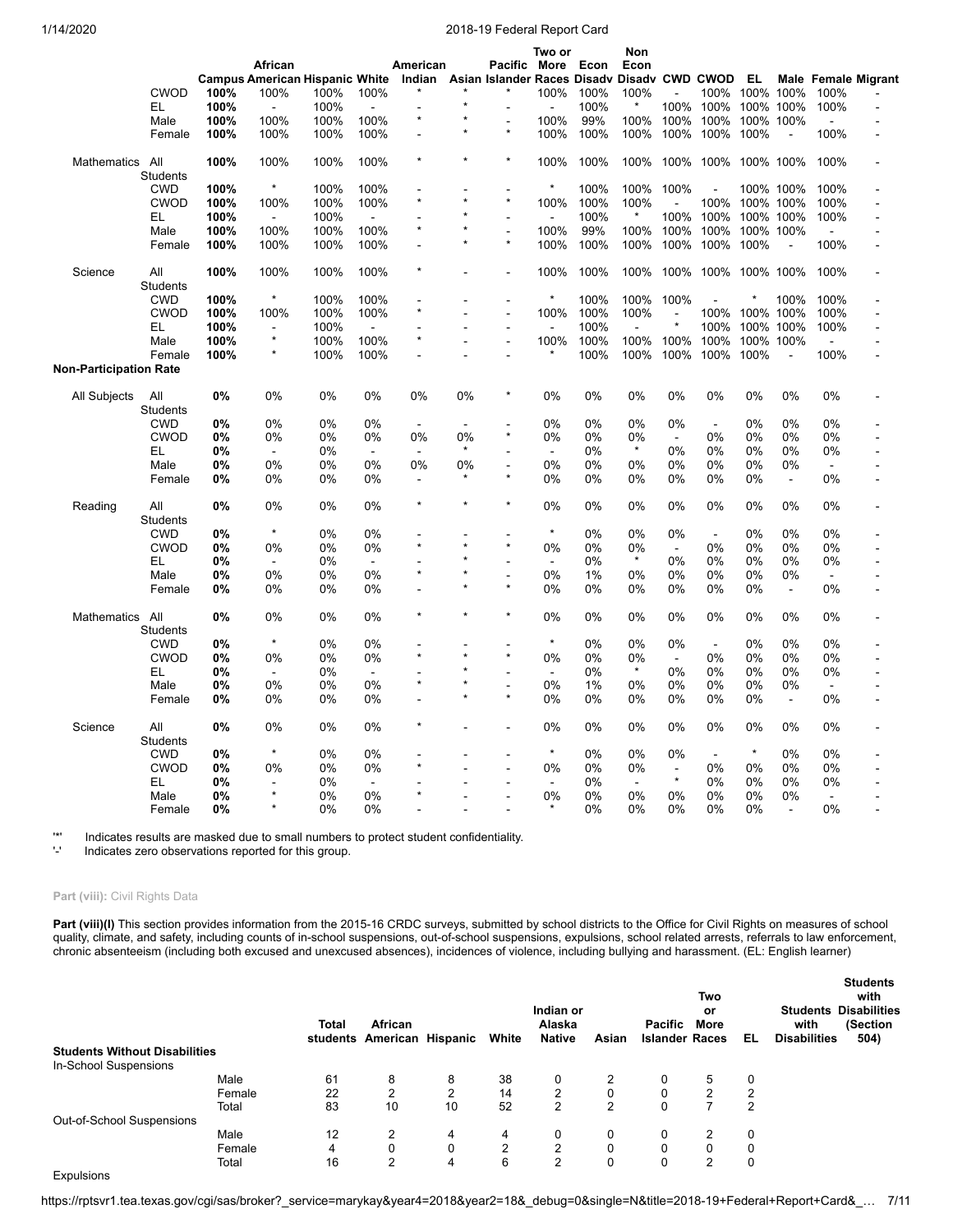|                                                                                                                                    |                         | <b>Total</b>         | African<br>students American Hispanic |                     | White                | Indian or<br>Alaska<br><b>Native</b>      | Asian                 | Pacific More<br><b>Islander Races</b> | Two<br>or                   | EL                         | with<br><b>Disabilities</b> | <b>Students</b><br>with<br><b>Students Disabilities</b><br>(Section<br>504) |
|------------------------------------------------------------------------------------------------------------------------------------|-------------------------|----------------------|---------------------------------------|---------------------|----------------------|-------------------------------------------|-----------------------|---------------------------------------|-----------------------------|----------------------------|-----------------------------|-----------------------------------------------------------------------------|
| <b>With Educational Services</b>                                                                                                   | Male<br>Female<br>Total | 0<br>0<br>0          | 0<br>0<br>0                           | 0<br>0<br>0         | 0<br>0<br>0          | 0<br>0<br>0                               | 0<br>$\mathbf 0$<br>0 | 0<br>0<br>0                           | 0<br>0<br>0                 | $\mathbf 0$<br>0<br>0      |                             |                                                                             |
| <b>Without Educational</b><br>Services                                                                                             | Male                    | 0                    | 0                                     | 0                   | 0                    | 0                                         | $\mathbf 0$           | 0                                     | 0                           | 0                          |                             |                                                                             |
|                                                                                                                                    | Female<br>Total         | 0<br>0               | 0<br>0                                | 0<br>0              | 0<br>0               | 0<br>0                                    | 0<br>$\mathbf 0$      | 0<br>0                                | 0<br>0                      | 0<br>$\mathbf 0$           |                             |                                                                             |
| <b>Under Zero Tolerance</b><br>Policies                                                                                            | Male                    | 0                    | 0                                     | 0                   | 0                    | $\mathbf 0$                               | $\mathbf 0$           | $\Omega$                              | 0                           | $\mathbf 0$                |                             |                                                                             |
|                                                                                                                                    | Female                  | 0                    | 0                                     | 0                   | 0                    | 0                                         | 0                     | 0                                     | 0                           | 0                          |                             |                                                                             |
| <b>School-Related Arrests</b>                                                                                                      | Total<br>Male           | 0<br>0               | 0<br>0                                | 0<br>0              | 0<br>0               | $\mathbf 0$<br>0                          | $\mathbf 0$<br>0      | 0<br>0                                | 0<br>0                      | $\mathbf 0$<br>$\mathbf 0$ |                             |                                                                             |
|                                                                                                                                    | Female                  | 0                    | 0                                     | 0                   | 0                    | 0                                         | 0                     | 0                                     | 0                           | 0                          |                             |                                                                             |
|                                                                                                                                    | Total                   | 0                    | 0                                     | 0                   | 0                    | $\mathbf 0$                               | 0                     | 0                                     | 0                           | 0                          |                             |                                                                             |
| Referrals to Law Enforcement                                                                                                       |                         |                      |                                       |                     |                      |                                           |                       |                                       |                             |                            |                             |                                                                             |
|                                                                                                                                    | Male<br>Female          | 0<br>0               | 0<br>0                                | 0<br>0              | 0<br>0               | 0<br>$\mathbf 0$                          | 0<br>0                | 0<br>0                                | 0<br>0                      | $\mathbf 0$<br>0           |                             |                                                                             |
|                                                                                                                                    | Total                   | 0                    | 0                                     | $\mathbf 0$         | 0                    | $\mathbf 0$                               | $\Omega$              | 0                                     | 0                           | $\mathbf 0$                |                             |                                                                             |
| <b>Students With Disabilities</b><br>In-School Suspensions                                                                         |                         |                      |                                       |                     |                      |                                           |                       |                                       |                             |                            |                             |                                                                             |
|                                                                                                                                    | Male<br>Female          | 20<br>$\overline{2}$ | 2<br>0                                | 2<br>0              | 14<br>$\overline{2}$ | 0<br>0                                    | 0<br>0                | 0<br>0                                | 2<br>0                      | $\overline{2}$<br>0        |                             | 0<br>0                                                                      |
|                                                                                                                                    | Total                   | 22                   | 2                                     | 2                   | 16                   | 0                                         | 0                     | 0                                     | 2                           | $\overline{2}$             |                             | 0                                                                           |
| Out-of-School Suspensions                                                                                                          |                         |                      |                                       |                     |                      |                                           |                       |                                       |                             |                            |                             |                                                                             |
|                                                                                                                                    | Male                    | 7                    | 0                                     | 0                   | 7                    | 0                                         | 0                     | 0                                     | 0                           | 0                          |                             | 0                                                                           |
|                                                                                                                                    | Female<br>Total         | 0<br>7               | 0<br>0                                | 0<br>0              | 0<br>$\overline{7}$  | 0<br>$\mathbf 0$                          | 0<br>0                | 0<br>0                                | 0<br>0                      | 0<br>$\mathbf 0$           |                             | 0<br>0                                                                      |
| <b>Expulsions</b>                                                                                                                  |                         |                      |                                       |                     |                      |                                           |                       |                                       |                             |                            |                             |                                                                             |
| <b>With Educational Services</b>                                                                                                   | Male                    | 0                    | 0                                     | 0                   | 0                    | 0                                         | $\mathbf 0$           | 0                                     | 0                           | 0                          |                             | 0                                                                           |
|                                                                                                                                    | Female                  | 0                    | 0                                     | 0                   | 0                    | $\mathbf 0$                               | $\mathbf 0$           | 0                                     | 0                           | 0                          |                             | $\Omega$                                                                    |
| <b>Without Educational</b><br>Services                                                                                             | Total<br>Male           | 0<br>0               | 0<br>0                                | 0<br>0              | 0<br>0               | 0<br>$\mathbf 0$                          | 0<br>0                | 0<br>0                                | 0<br>0                      | 0<br>0                     |                             | 0<br>0                                                                      |
|                                                                                                                                    | Female                  | 0                    | 0                                     | 0                   | 0                    | 0                                         | 0                     | 0                                     | 0                           | 0                          |                             | 0                                                                           |
|                                                                                                                                    | Total                   | 0                    | 0                                     | 0                   | 0                    | 0                                         | 0                     | 0                                     | 0                           | 0                          |                             | 0                                                                           |
| <b>Under Zero Tolerance</b><br>Policies                                                                                            | Male<br>Female          | 0<br>0               | 0<br>0                                | 0<br>0              | 0<br>0               | $\mathbf 0$<br>0                          | 0<br>0                | 0<br>0                                | 0<br>0                      | 0<br>0                     |                             | 0<br>0                                                                      |
|                                                                                                                                    | Total                   | 0                    | 0                                     | $\mathbf 0$         | $\mathbf 0$          | 0                                         | $\mathbf 0$           | 0                                     | 0                           | $\mathbf 0$                |                             | $\Omega$                                                                    |
| <b>School-Related Arrests</b>                                                                                                      |                         |                      |                                       |                     |                      |                                           |                       |                                       |                             |                            |                             |                                                                             |
|                                                                                                                                    | Male                    | 0<br>0               | 0                                     | 0<br>0              | 0                    | 0<br>0                                    | 0<br>0                | 0<br>0                                | 0                           | 0                          |                             | 0                                                                           |
|                                                                                                                                    | Female<br>Total         | $\Omega$             | 0<br>0                                | 0                   | 0<br>$\mathbf 0$     | $\mathbf 0$                               | $\mathbf 0$           | 0                                     | 0<br>$\mathbf 0$            | 0<br>$\mathbf 0$           |                             | 0<br>0                                                                      |
| <b>Referrals to Law Enforcement</b>                                                                                                |                         |                      |                                       |                     |                      |                                           |                       |                                       |                             |                            |                             |                                                                             |
|                                                                                                                                    | Male                    | 0                    | $\pmb{0}$                             | $\pmb{0}$           | 0                    | 0                                         | $\pmb{0}$             | 0                                     | 0                           | 0                          |                             | 0                                                                           |
|                                                                                                                                    | Female<br>Total         | 0<br>0               | 0<br>0                                | 0<br>0              | 0<br>0               | 0<br>0                                    | 0<br>$\mathbf 0$      | 0<br>0                                | 0<br>$\mathbf 0$            | 0<br>0                     |                             | 0<br>$\Omega$                                                               |
| <b>All Students</b>                                                                                                                |                         |                      |                                       |                     |                      |                                           |                       |                                       |                             |                            |                             |                                                                             |
| Chronic Absenteeism                                                                                                                |                         |                      |                                       |                     |                      |                                           |                       |                                       |                             |                            |                             |                                                                             |
|                                                                                                                                    | Male                    | 17                   | 2                                     | 2                   | 11                   | 0                                         | 0                     | 0                                     | 2                           | 0                          | 2                           | $\mathbf 0$                                                                 |
|                                                                                                                                    | Female<br>Total         | 12<br>29             | 0<br>$\overline{2}$                   | $\overline{c}$<br>4 | 8<br>19              | $\overline{\mathbf{c}}$<br>$\overline{2}$ | 0<br>$\mathbf 0$      | 0<br>0                                | $\pmb{0}$<br>$\overline{2}$ | 0<br>$\mathbf 0$           | $\overline{2}$<br>4         | $\mathbf 0$<br>$\mathbf 0$                                                  |
|                                                                                                                                    |                         |                      |                                       |                     |                      |                                           |                       |                                       |                             |                            |                             |                                                                             |
| Incidents of Violence                                                                                                              |                         |                      |                                       |                     |                      |                                           |                       |                                       |                             |                            |                             | Total                                                                       |
| Incidents of rape or attempted rape                                                                                                |                         |                      |                                       |                     |                      |                                           |                       |                                       |                             |                            |                             | 0                                                                           |
| Incidents of sexual assault (other than rape)<br>Incidents of robbery with a weapon                                                |                         |                      |                                       |                     |                      |                                           |                       |                                       |                             |                            |                             | 0<br>0                                                                      |
| Incidents of robbery with a firearm or explosive device                                                                            |                         |                      |                                       |                     |                      |                                           |                       |                                       |                             |                            |                             | 0                                                                           |
| Incidents of robbery without a weapon                                                                                              |                         |                      |                                       |                     |                      |                                           |                       |                                       |                             |                            |                             | 0                                                                           |
| Incidents of physical attack or fight with a weapon                                                                                |                         |                      |                                       |                     |                      |                                           |                       |                                       |                             |                            |                             | 0                                                                           |
| Incidents of physical attack or fight with a firearm or explosive device<br>Incidents of physical attack or fight without a weapon |                         |                      |                                       |                     |                      |                                           |                       |                                       |                             |                            |                             | 0<br>0                                                                      |
| Incidents of threats of physical attack with a weapon                                                                              |                         |                      |                                       |                     |                      |                                           |                       |                                       |                             |                            |                             | 0                                                                           |
| Incidents of threats of physical attack with a firearm or explosive device                                                         |                         |                      |                                       |                     |                      |                                           |                       |                                       |                             |                            |                             | 0                                                                           |
| Incidents of threats of physical attack without a weapon<br>Incidents of possession of a firearm or explosive device               |                         |                      |                                       |                     |                      |                                           |                       |                                       |                             |                            |                             | 0<br>0                                                                      |
| Allegations of Harassment or bullying                                                                                              |                         |                      |                                       |                     |                      |                                           |                       |                                       |                             |                            |                             |                                                                             |
| On the basis of sex                                                                                                                |                         |                      |                                       |                     |                      |                                           |                       |                                       |                             |                            |                             | 0                                                                           |
| On the basis of race                                                                                                               |                         |                      |                                       |                     |                      |                                           |                       |                                       |                             |                            |                             | 0                                                                           |
| On the basis of disability<br>On the basis of sexual orientation                                                                   |                         |                      |                                       |                     |                      |                                           |                       |                                       |                             |                            |                             | 0<br>0                                                                      |
| On the basis of religiion                                                                                                          |                         |                      |                                       |                     |                      |                                           |                       |                                       |                             |                            |                             | 0                                                                           |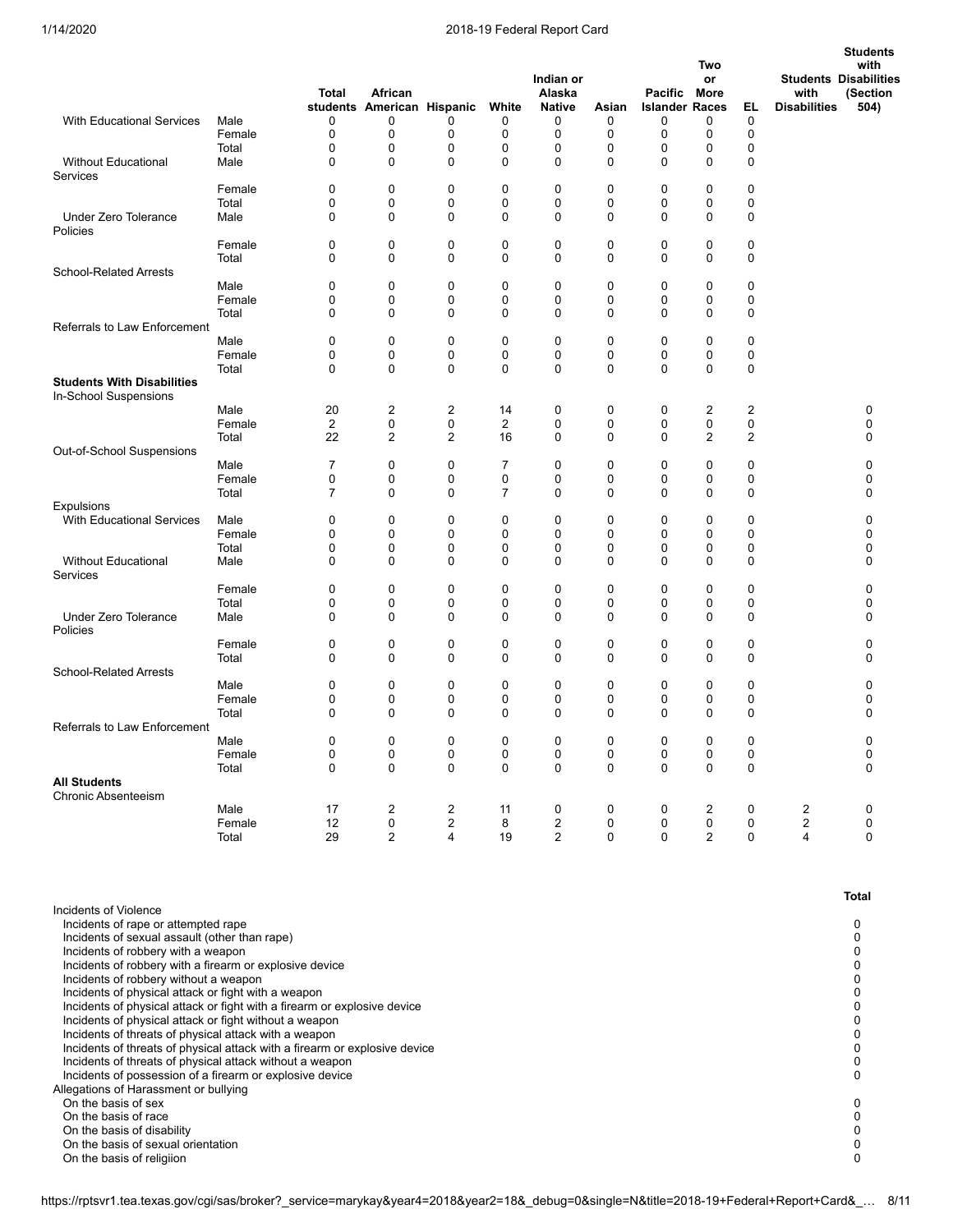Part (viii)(II) This section provides information from the 2015-16 CRDC surveys, submitted by school districts to the Office for Civil Rights, on the number of students enrolled in preschool programs and accelerated coursework to earn postsecondary credit while still in high school.

|                                         |        | <b>Total</b><br>students | African<br>American      | Hispanic                 | White                    | Indian or<br>Alaska<br><b>Native</b> | Asian                    | <b>Pacific</b><br><b>Islander Races</b> | Two<br>or<br><b>More</b> | EL                       | <b>Students</b><br>with<br><b>Disabilities</b> |  |
|-----------------------------------------|--------|--------------------------|--------------------------|--------------------------|--------------------------|--------------------------------------|--------------------------|-----------------------------------------|--------------------------|--------------------------|------------------------------------------------|--|
| Preschool Programs                      |        |                          |                          |                          |                          |                                      |                          |                                         |                          |                          |                                                |  |
|                                         | Male   |                          |                          |                          |                          |                                      |                          |                                         |                          |                          |                                                |  |
|                                         | Female | $\overline{\phantom{0}}$ | $\blacksquare$           | $\blacksquare$           | $\blacksquare$           | $\blacksquare$                       | $\blacksquare$           | ۰                                       | $\blacksquare$           |                          |                                                |  |
|                                         | Total  |                          | $\overline{\phantom{0}}$ | -                        | $\overline{\phantom{0}}$ |                                      |                          |                                         |                          |                          |                                                |  |
| <b>Accelerated Coursework</b>           |        |                          |                          |                          |                          |                                      |                          |                                         |                          |                          |                                                |  |
| <b>Advanced Placement Courses</b>       | Male   | $\overline{\phantom{0}}$ | $\blacksquare$           | $\blacksquare$           | $\blacksquare$           | $\overline{\phantom{0}}$             |                          |                                         |                          |                          |                                                |  |
|                                         | Female | $\overline{\phantom{0}}$ | $\sim$                   | $\blacksquare$           | $\blacksquare$           | $\blacksquare$                       | $\blacksquare$           | $\blacksquare$                          | $\overline{\phantom{a}}$ | $\blacksquare$           | $\overline{\phantom{0}}$                       |  |
|                                         | Total  | $\overline{\phantom{0}}$ | $\blacksquare$           | $\blacksquare$           | ۰                        | $\blacksquare$                       | $\,$                     | $\blacksquare$                          | $\overline{\phantom{a}}$ | $\overline{\phantom{a}}$ | $\,$                                           |  |
| International Baccalaureate<br>Courses  | Male   | $\overline{\phantom{0}}$ | $\sim$                   | $\sim$                   | $\blacksquare$           | $\overline{\phantom{0}}$             | $\overline{\phantom{0}}$ | -                                       | $\overline{\phantom{0}}$ | $\overline{\phantom{0}}$ | -                                              |  |
|                                         | Female |                          |                          |                          |                          |                                      |                          |                                         |                          |                          |                                                |  |
|                                         | Total  | $\overline{\phantom{0}}$ | $\blacksquare$           | $\overline{\phantom{a}}$ | $\blacksquare$           | $\blacksquare$                       | $\blacksquare$           | ۰                                       | $\blacksquare$           | $\overline{\phantom{a}}$ |                                                |  |
| Dual Enrollment/Dual Credit<br>Programs | Male   |                          | $\overline{\phantom{0}}$ | $\sim$                   | $\overline{\phantom{0}}$ |                                      | $\overline{\phantom{0}}$ |                                         |                          |                          |                                                |  |
|                                         | Female | -                        | $\overline{\phantom{0}}$ | -                        | $\overline{\phantom{a}}$ |                                      |                          |                                         |                          |                          |                                                |  |
|                                         | Total  | $\overline{\phantom{0}}$ | $\overline{\phantom{0}}$ | -                        | $\overline{\phantom{0}}$ | $\overline{\phantom{0}}$             |                          |                                         |                          |                          |                                                |  |

'\*' Indicates results are masked due to small numbers to protect student confidentiality.

Indicates there are no students in the group.

Blank cell indicates the student group is not applicable to this report.

#### Part (ix): Teacher Quality Data

This section provides information on the professional qualifications of teachers, including information disaggregated by high- and and low-poverty schools on the number and percentage of (I) inexperienced teacher, principals, and other school leaders; (II) teachers teaching with emergency or provisional credentials; and (III) teachers who are not teaching in the subject or field for which the teacher is certified or licensed.

|                                                                                                        | All School     |                  |  |
|--------------------------------------------------------------------------------------------------------|----------------|------------------|--|
| Inexperienced Teachers, Principals, and Other School Leaders                                           | Number<br>10.3 | Percent<br>24.9% |  |
| Teachers Teaching with Emergency or Provisional Credentials                                            | 1.0            | 2.5%             |  |
| Teacher Who Are Not Teaching in the Subject or Field for Which<br>the Teacher is Certified or Licensed | 2.5            | 6 4%             |  |

'-' Indicates there are no data available in the group. Blank cell Indicates data are not applicable to this report.

Part (x): Per-pupil Expenditure

This section provides information on the per-pupil expenditures of federal, state, and local funds, including actual personnel expenditures and actual nonpersonnel expenditures, disaggregated by source of funds, for each school district and campus for the preceding fiscal year.

#### To be updated by June 30th, 2020.

#### **Part (xi):** STAAR Alternate 2 Participation

This section provides information on the number and percentage of students with the most-significant cognitive disabilities who take STAAR Alternate 2, by grade and subject for the 2018-19 school year..

|                    | <b>State</b><br><b>Number of ALT2</b> | <b>State</b><br>Rate of ALT2 | <b>District</b><br><b>Number of ALT2</b> | <b>District</b><br>Rate of ALT2 | Campus<br><b>Number of ALT2</b> | Campus<br>Rate of ALT2 |
|--------------------|---------------------------------------|------------------------------|------------------------------------------|---------------------------------|---------------------------------|------------------------|
| Grade 3            |                                       |                              |                                          |                                 |                                 |                        |
| Reading            | 5,881                                 | 1%                           | $\star$                                  | 2%                              | -                               |                        |
| <b>Mathematics</b> | 5,880                                 | 1%                           | $\star$                                  | 2%                              | $\blacksquare$                  | $\blacksquare$         |
| Grade 4            |                                       |                              |                                          |                                 |                                 |                        |
| Reading            | 6,312                                 | 2%                           | 7                                        | 3%                              | $\blacksquare$                  |                        |
| <b>Mathematics</b> | 6,311                                 | 2%                           | 7                                        | 3%                              | $\blacksquare$                  |                        |
| Grade 5            |                                       |                              |                                          |                                 |                                 |                        |
| Reading            | 6,133                                 | 1%                           | 8                                        | 3%                              | 8                               | 3%                     |
| <b>Mathematics</b> | 6,131                                 | 1%                           | 8                                        | 3%                              | 8                               | 3%                     |
| Science            | 6,133                                 | 1%                           | 8                                        | 3%                              | 8                               | 3%                     |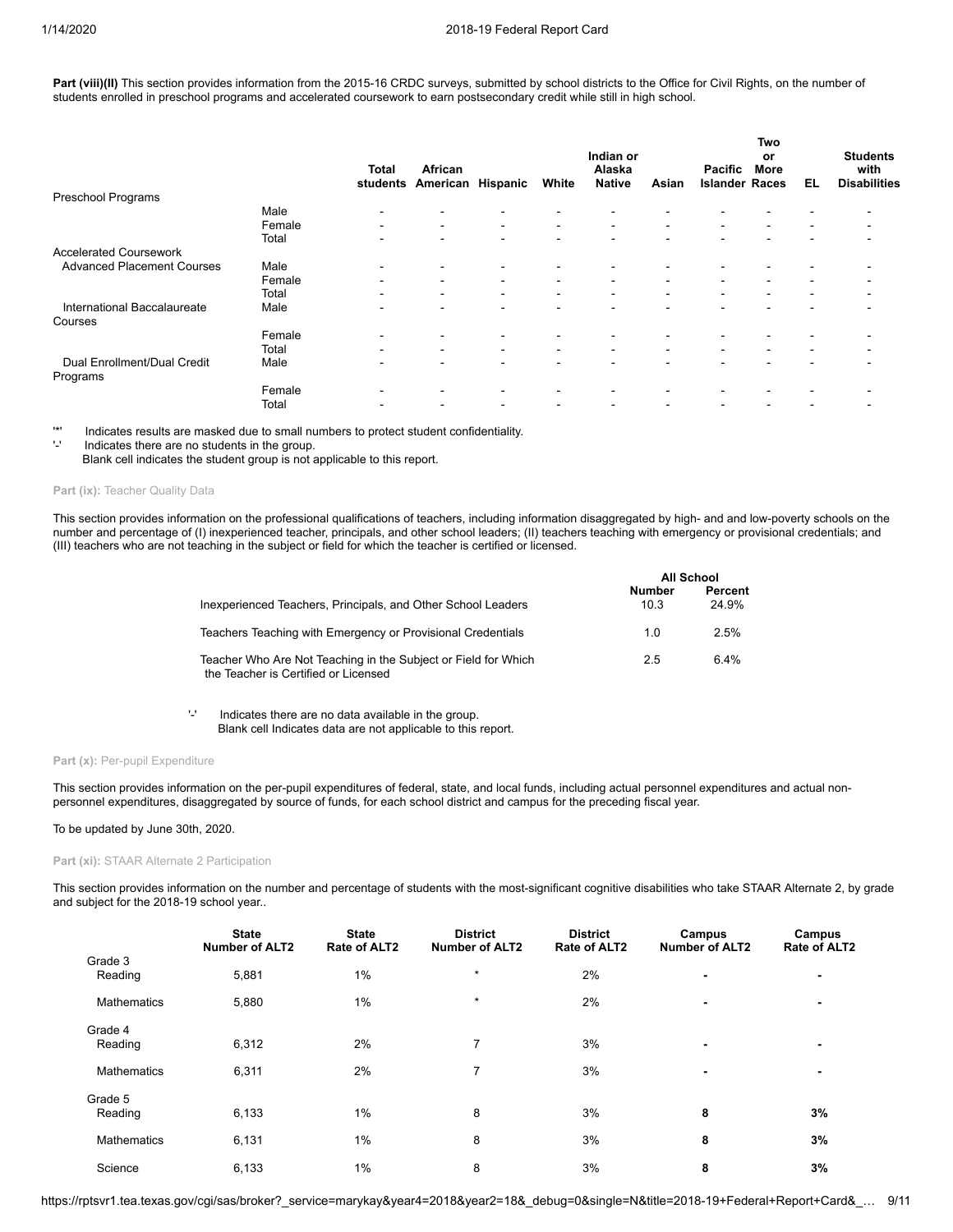| 1/14/2020                  | 2018-19 Federal Report Card           |                              |                                          |                                 |                                 |                        |  |  |  |  |  |  |  |
|----------------------------|---------------------------------------|------------------------------|------------------------------------------|---------------------------------|---------------------------------|------------------------|--|--|--|--|--|--|--|
|                            | <b>State</b><br><b>Number of ALT2</b> | <b>State</b><br>Rate of ALT2 | <b>District</b><br><b>Number of ALT2</b> | <b>District</b><br>Rate of ALT2 | Campus<br><b>Number of ALT2</b> | Campus<br>Rate of ALT2 |  |  |  |  |  |  |  |
| Grade 6<br>Reading         | 6,038                                 | 1%                           | $\star$                                  | 1%                              | $\star$                         | 1%                     |  |  |  |  |  |  |  |
| Mathematics                | 6,036                                 | 1%                           | $^\star$                                 | 1%                              | $\star$                         | 1%                     |  |  |  |  |  |  |  |
| Grade 7<br>Reading         | 5,616                                 | $1\%$                        | 5                                        | 2%                              |                                 |                        |  |  |  |  |  |  |  |
| Mathematics                | 5,616                                 | 2%                           | 5                                        | 3%                              |                                 |                        |  |  |  |  |  |  |  |
| Grade 8<br>Reading         | 5,251                                 | 1%                           | $\star$                                  | 2%                              |                                 |                        |  |  |  |  |  |  |  |
| Mathematics                | 5,254                                 | 2%                           | $^\star$                                 | 1%                              |                                 |                        |  |  |  |  |  |  |  |
| Science                    | 5,250                                 | 1%                           | $\star$                                  | 2%                              |                                 |                        |  |  |  |  |  |  |  |
| End of Course<br>English I | 5,150                                 | 1%                           | $\star$                                  | 1%                              |                                 |                        |  |  |  |  |  |  |  |
| English II                 | 4,680                                 | 1%                           | $\star$                                  | 1%                              |                                 |                        |  |  |  |  |  |  |  |
| Algebra I                  | 5,122                                 | 1%                           | $\star$                                  | 1%                              | $\overline{a}$                  |                        |  |  |  |  |  |  |  |
| Biology                    | 4,954                                 | 1%                           | $\star$                                  | 1%                              | $\blacksquare$                  | $\blacksquare$         |  |  |  |  |  |  |  |
| All Grades<br>All Subjects | 101,751                               | 1%                           | 81                                       | 2%                              | 28                              | 2%                     |  |  |  |  |  |  |  |
| Reading                    | 45,064                                | 1%                           | 35                                       | 2%                              | 10                              | 2%                     |  |  |  |  |  |  |  |
| Mathematics                | 40,350                                | $1\%$                        | 32                                       | 2%                              | 10                              | 2%                     |  |  |  |  |  |  |  |
| Science                    | 16,337                                | 1%                           | 14                                       | 2%                              | 8                               | 3%                     |  |  |  |  |  |  |  |

'\*' Indicates results are masked due to small numbers to protect student confidentiality.

Indicates zero observations reported for this group.

Part (xii): Statewide National Assessment of Educational Progress (NAEP)

This section provides results on the state academic assessments in reading and mathematics in grades 4 and 8 of the 2019 National Assessment of Educational Progress, compared to the national average of such results.

## **State Level: 2019 Percentages at NAEP Achievement Levels**

|         |                    |                                   |         |                |           | % At or Above       |           |                   |                |                         |
|---------|--------------------|-----------------------------------|---------|----------------|-----------|---------------------|-----------|-------------------|----------------|-------------------------|
|         |                    |                                   |         | % Below Basic  |           | % At or Above Basic |           | <b>Proficient</b> |                | % At Advanced           |
| Grade   | <b>Subject</b>     | <b>Student Group</b>              | TX      | US             | <b>TX</b> | US                  | <b>TX</b> | US                | TX             | US                      |
| Grade 4 | Reading            | Overall                           | 39      | 34             | 61        | 66                  | 30        | 35                | $\overline{7}$ | 9                       |
|         |                    | <b>Black</b>                      | 52      | 52             | 48        | 48                  | 16        | 18                | 2              | 3                       |
|         |                    | Hispanic                          | 48      | 45             | 52        | 55                  | 21        | 23                | 3              | 4                       |
|         |                    | White                             | 22      | 23             | 78        | 77                  | 48        | 45                | 12             | 12                      |
|         |                    | American Indian                   | $\star$ | 50             | $\star$   | 50                  | $\star$   | 19                | $\star$        | 3                       |
|         |                    | Asian                             | 11      | 18             | 89        | 82                  | 65        | 57                | 25             | 22                      |
|         |                    | Pacific Islander                  | $\star$ | 42             | $\star$   | 58                  | $\star$   | 25                | $\star$        | 4                       |
|         |                    | Two or More Races                 | 26      | 28             | 74        | 72                  | 38        | 40                | 6              | 11                      |
|         |                    | Econ Disadv                       | 50      | 47             | 50        | 53                  | 19        | 21                | 3              | 3                       |
|         |                    | <b>Students with Disabilities</b> | 79      | 73             | 21        | 27                  | 8         | 10                |                | $\overline{\mathbf{c}}$ |
|         |                    | English Language Learners         | 61      | 65             | 39        | 35                  | 12        | 10                | $\overline{2}$ | 1                       |
|         | <b>Mathematics</b> | Overall                           | 16      | 19             | 84        | 81                  | 44        | 41                | 9              | 9                       |
|         |                    | <b>Black</b>                      | 24      | 35             | 76        | 65                  | 32        | 20                | 3              | $\boldsymbol{2}$        |
|         |                    | Hispanic                          | 19      | 27             | 81        | 73                  | 35        | 28                | 4              | 3                       |
|         |                    | White                             | 8       | 11             | 92        | 89                  | 59        | 52                | 16             | 12                      |
|         |                    | American Indian                   | $\star$ | 33             | $\star$   | 67                  | $\star$   | 24                | $\star$        | 4                       |
|         |                    | Asian                             | 4       | $\overline{7}$ | 96        | 93                  | 82        | 69                | 45             | 28                      |
|         |                    | Pacific Islander                  | $\star$ | 36             | $\star$   | 64                  | $\star$   | 28                | $\star$        | 6                       |
|         |                    | Two or More Races                 | 9       | 16             | 91        | 84                  | 51        | 44                | 9              | 10                      |
|         |                    | <b>Econ Disadv</b>                | 21      | 29             | 79        | 71                  | 32        | 26                | 3              | 3                       |
|         |                    | <b>Students with Disabilities</b> | 55      | 54             | 45        | 46                  | 13        | 14                | 1              | $\overline{\mathbf{c}}$ |
|         |                    | English Language Learners         | 24      | 41             | 76        | 59                  | 29        | 16                | $\overline{2}$ | 1                       |
| Grade 8 | Reading            | Overall                           | 33      | 27             | 67        | 73                  | 25        | 34                | $\overline{2}$ | 4                       |
|         |                    | <b>Black</b>                      | 53      | 46             | 47        | 54                  | 41        | 15                | n/a            |                         |
|         |                    | Hispanic                          | 38      | 37             | 62        | 63                  | 19        | 22                |                | $\overline{2}$          |
|         |                    | White                             | 20      | 18             | 80        | 82                  | 35        | 42                | 3              | 5                       |
|         |                    | American Indian                   | $\star$ | 41             | $\star$   | 59                  | $\star$   | 19                | $\star$        |                         |
|         |                    | Asian                             | 8       | 13             | 92        | 87                  | 59        | 57                | 11             | 13                      |